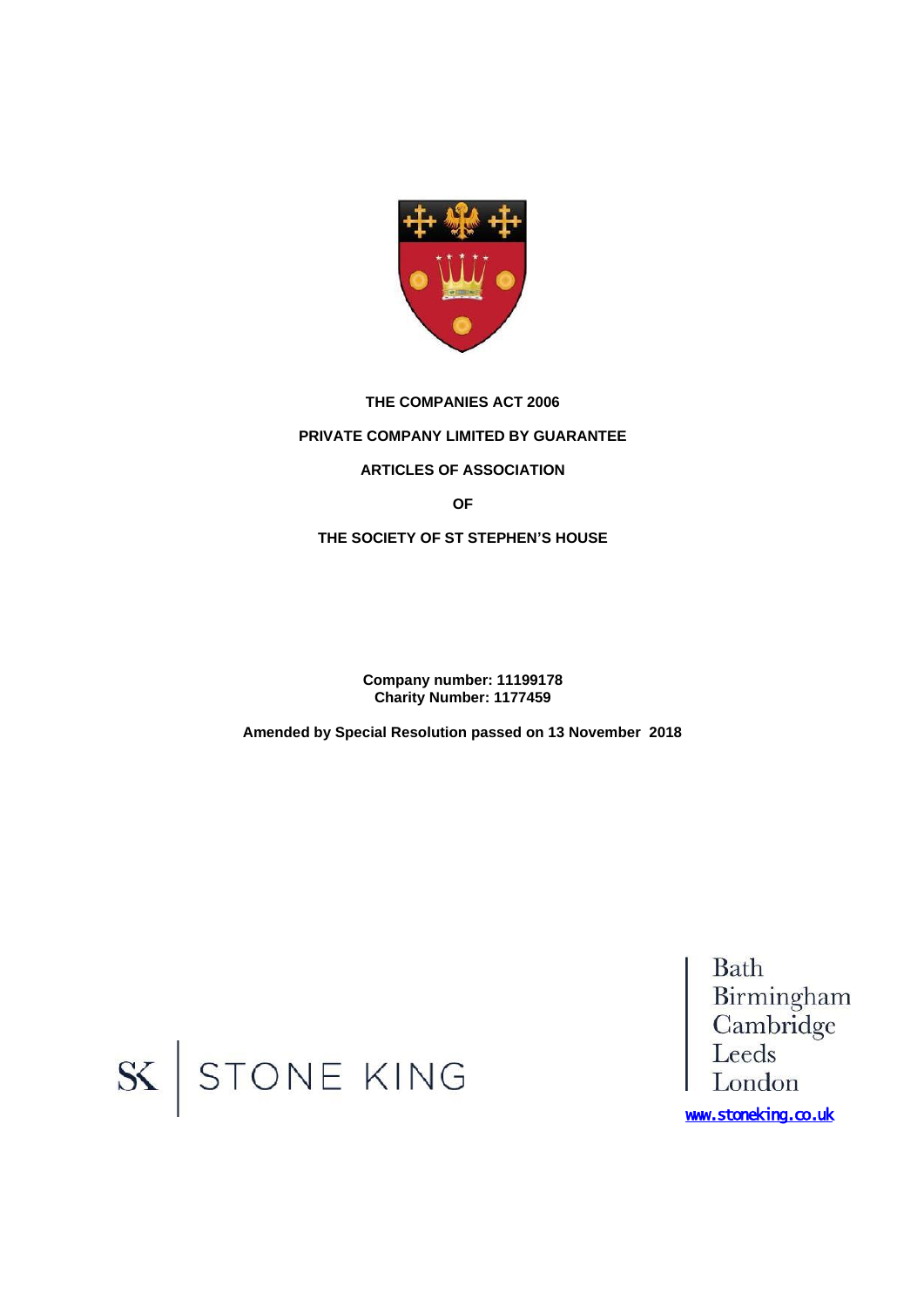#### **THE COMPANIES ACT 2006**

# **PRIVATE COMPANY LIMITED BY GUARANTEE**

# **ARTICLES OF ASSOCIATION**

# **OF**

# **THE SOCIETY OF ST STEPHEN'S HOUSE**

#### **Amended by Special Resolution passed on 18 June 2018**

# **1 Interpretation**

1.1 In these Articles, unless the context otherwise requires:

**Academic Staff**: means the tutors, lecturers and other members of the teaching staff employed by the Society on a permanent basis;

**Academic Year**: means the period of 12 months commencing on the 1 September in each calendar year;

**Act**: means the Companies Act 2006;

**Appointed Trustee**: means an individual appointed by the House Council as a Trustee in accordance with article 13.5;

**Articles**: means the Society's articles of association for the time being in force;

**Business Day**: means any day (other than a Saturday, Sunday or public holiday in the United Kingdom) on which clearing banks in the City of London are generally open for business;

**Chair**: means the individual appointed to act as the chair of the House Council in accordance with article 19.1(a);

**Charities Act**: means the Charities Act 2011;

**Charity Commission**: means the Charity Commission for England and Wales;

**Circulation Date**: in relation to a written resolution, has the meaning given to it in the Act;

**Clear Days**: in relation to a period of notice means a period of days not including the day on which notice was given or deemed to be given and the day for which it is given or on which it is to take effect;

**College Secretary:** means the individual employed by the Society from time to time to act as the Society's secretary;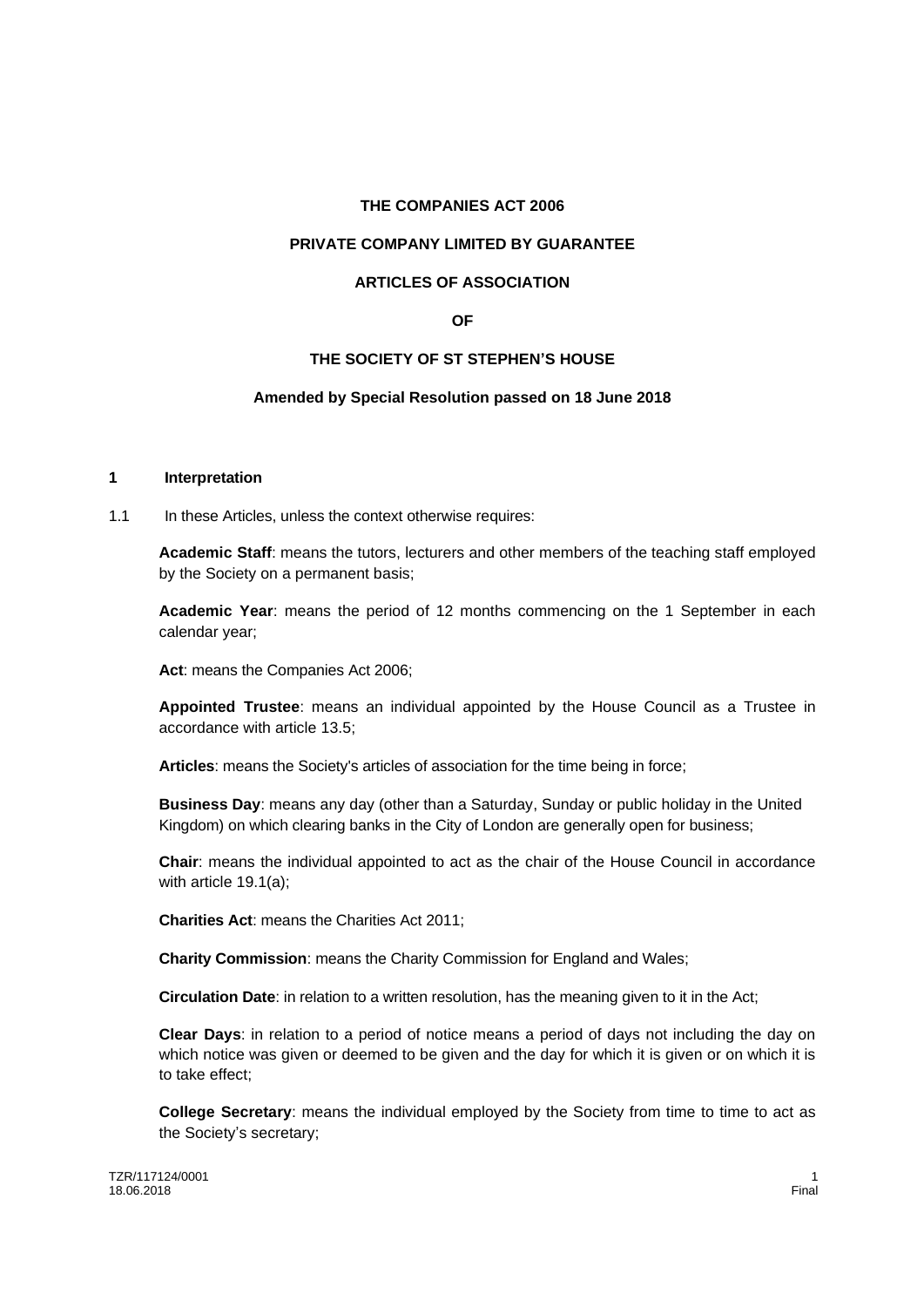**Connected Person**: means any person falling within one of the following categories:

- (a) any spouse, civil partner, parent, child, brother, sister, grandparent or grandchild of a Trustee; or
- (b) the spouse or civil partner of any person in (a); or
- (c) any person who carries on business in partnership with a Trustee or with any person in (a) or (b); or
- (d) an institution which is controlled by either a Trustee, any person in (a), (b) or (c), or a Trustee and any person in (a), (b) or (c), taken together;
- (e) a corporate body in which a Trustee or any person in (a), (b) or (c) has a substantial interest, or two or more such persons, taken together, have a substantial interest.

Sections 350 to 352 of the Charities Act apply for the purposes of interpreting the terms used in this Article;

**document**: includes, unless otherwise specified, any document sent or supplied in electronic form;

**electronic form and electronic means**: have the meaning given to such terms in section 1168 of the Act;

**First Meeting**: means the first meeting of the House Council that takes place in any Academic Year;

**Financial Expert**: means a person who is reasonably believed by the House Council to be qualified to give advice on investments by reason of his ability in and practical experience of financial and other matters relating to investments;

**General Synod**: means the General Synod of the Church of England;

**House Council:** means the Trustees of the Society;

**Last Meeting:** means the last meeting of the House Council that takes place in any Academic Year;

**Life Appointed Trustee**: means an individual appointed by the House Council as a Trustee in accordance with article 13.4;

**Member**: means a person who is a subscriber to the Memorandum or who is admitted to membership in accordance with the Articles;

**Model Articles**: means the model articles for private companies limited by guarantee contained in Schedule 2 to the Companies (Model Articles) Regulations 2008 (*SI 2008/3229*);

**Objects**: means the objects of the Society as stated in article 2;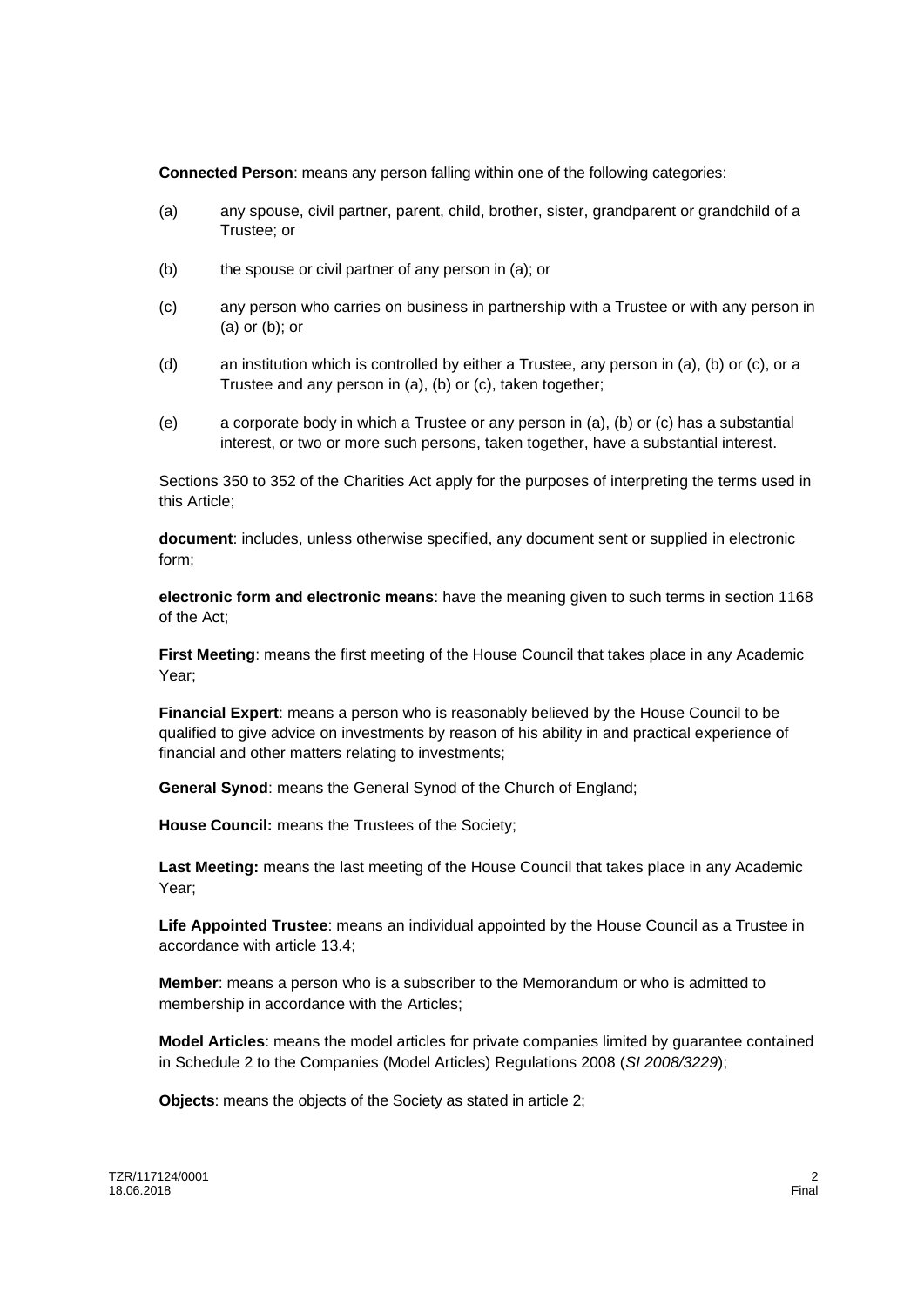**Principal**: means the person appointed by the House Council to be employed by the Society from time to time in the position of Principal of the Society;

**Society**: means The Society of St. Stephen's House, which is a charitable company regulated by the Articles;

**Special Resolution**: has the meaning given in section 283 of the Act;

**Student Common Room**: means the individuals enrolled as students of the Society;

**Trustee**: means a director of the Society. The Trustees are charity trustees as defined in the Charities Act;

**United Kingdom**: means Great Britain and Northern Ireland; and

**Vice-Chair**: means the individual appointed to act as the chair of the House Council in accordance with article 19.1(b);

**writing**: means the representation or reproduction of words, symbols or other information in a visible form by any method or combination of methods, whether sent or supplied in electronic form or otherwise.

- 1.2 Unless the context otherwise requires, words and expressions which have particular meanings in the Act shall have the same meanings in these Articles.
- 1.3 Headings in these Articles are used for convenience only and shall not affect the construction or interpretation of these Articles.
- 1.4 A reference in these Articles to an **article** is a reference to the relevant article of these Articles unless expressly provided otherwise.
- 1.5 Unless expressly provided otherwise, a reference to a statute, statutory provision or subordinate legislation is a reference to it as it is in force from time to time, taking account of:
	- (a) any subordinate legislation from time to time made under it; and
	- (b) any amendment or re-enactment and includes any statute, statutory provision or subordinate legislation which it amends or re-enacts.
- 1.6 Any phrase introduced by the terms **including**, **include**, **in particular** or any similar expression shall be construed as illustrative and shall not limit the sense of the words preceding those terms.
- 1.7 The Model Articles shall not apply to the Society.

#### **2 Objects**

The Society's objects are furthering the education and training of Graduates of the Universities of Oxford and Cambridge and others preparing for Mission Work abroad or for other Ministerial work in the Church of England or the Churches in communion with the Church of England and for such other purposes as may tend to aid or further these general objects (**Objects**).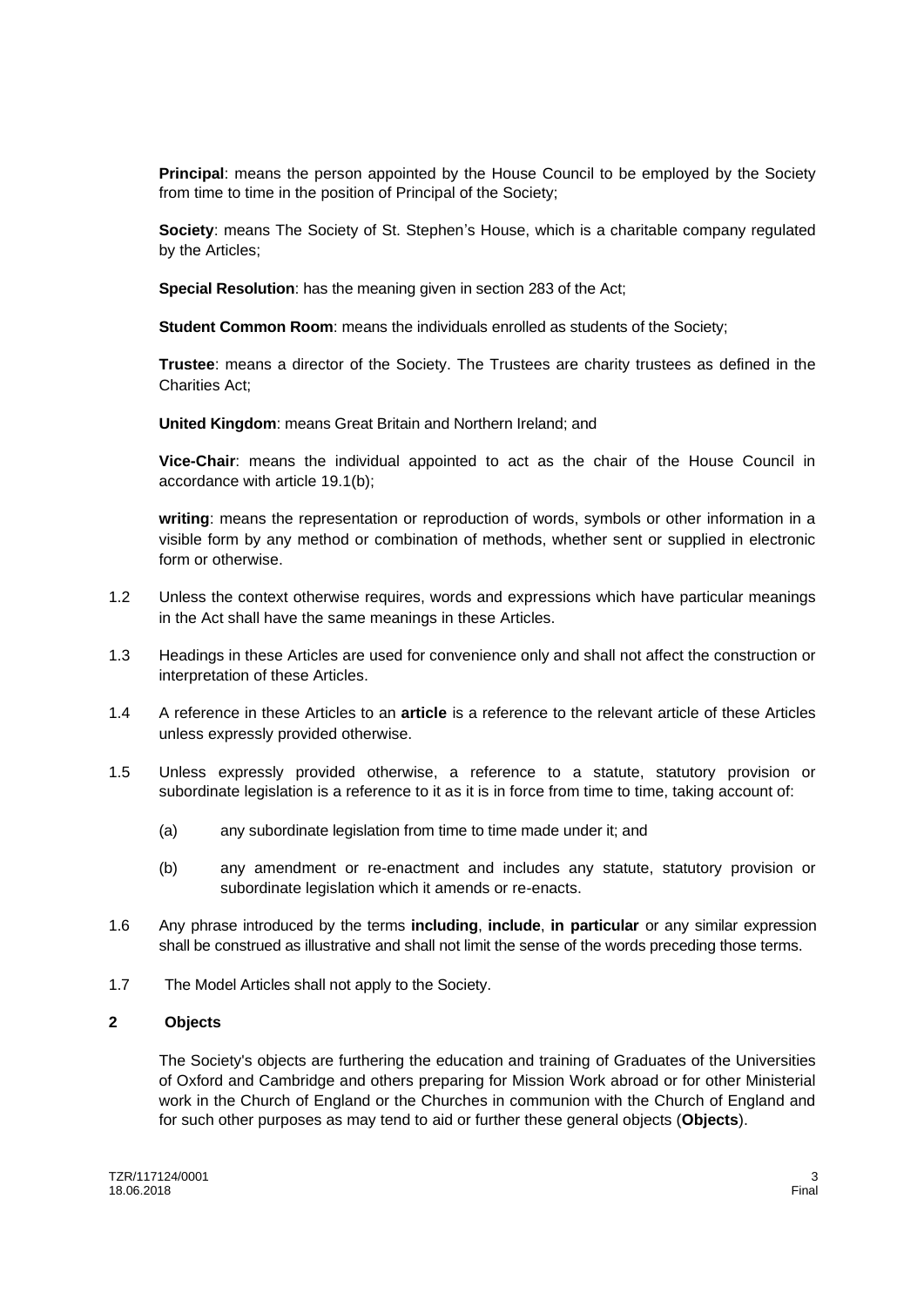# 3 Powers

In pursuance of the Objects, but not further or otherwise, the Society has the power to:

- (a) to take over either directly or as trustee the property, rights, privileges and undertaking, and to discharge the liabilities, of the charitable trust known as "The Society of St. Stephen's House" (registered charity number 309693) and to give such indemnities in connection with the same as may properly and reasonably be required;
- (b) accept (or disclaim) any gift of money, legacy or other property;
- (c) raise funds by way of subscription, donation or otherwise;
- (d) trade in the course of carrying out the Objects and carry out any other trade which is not expected to give rise to taxable profits;
- (e) establish or purchase companies to carry on any trade;
- (f) sell, lease or otherwise dispose of all or any part of the Society's real or personal property and any and all rights of the Society, subject to such consents as may be required by law;
- (g) borrow or raise money and to give security for money borrowed or grants or other obligations by mortgage, charge, lien or other security on the Society's property and assets, subject to such consents as may be required by law;
- (h) lend and give credit to, take security for such loans or credit and enter into guarantees or give security for the performance of contracts by any person or company;
- (i) buy, lease, hire or otherwise acquire and deal with any real or personal property and any rights or privileges of any kind over or in respect of any real or personal property and maintain, alter, improve, manage, develop, construct, repair or equip it for use;
- (j) set aside funds for particular purposes or as reserves against future expenditure;
- (k) deposit or invest funds with all the powers of a beneficial owner, but to invest only after obtaining advice from a Financial Expert, having regard to the suitability of investments and the need for diversification;
- (l) delegate the management of investments to a Financial Expert, but only on terms that:
	- (i) the Society's investment policy is set down in writing by the House Council for the Financial Expert;
	- (ii) all transactions are reported promptly and regularly to the House Council;
	- (iii) investment performance is reviewed regularly with the House Council;
	- (iv) the delegation arrangement may be cancelled by the House Council at any time;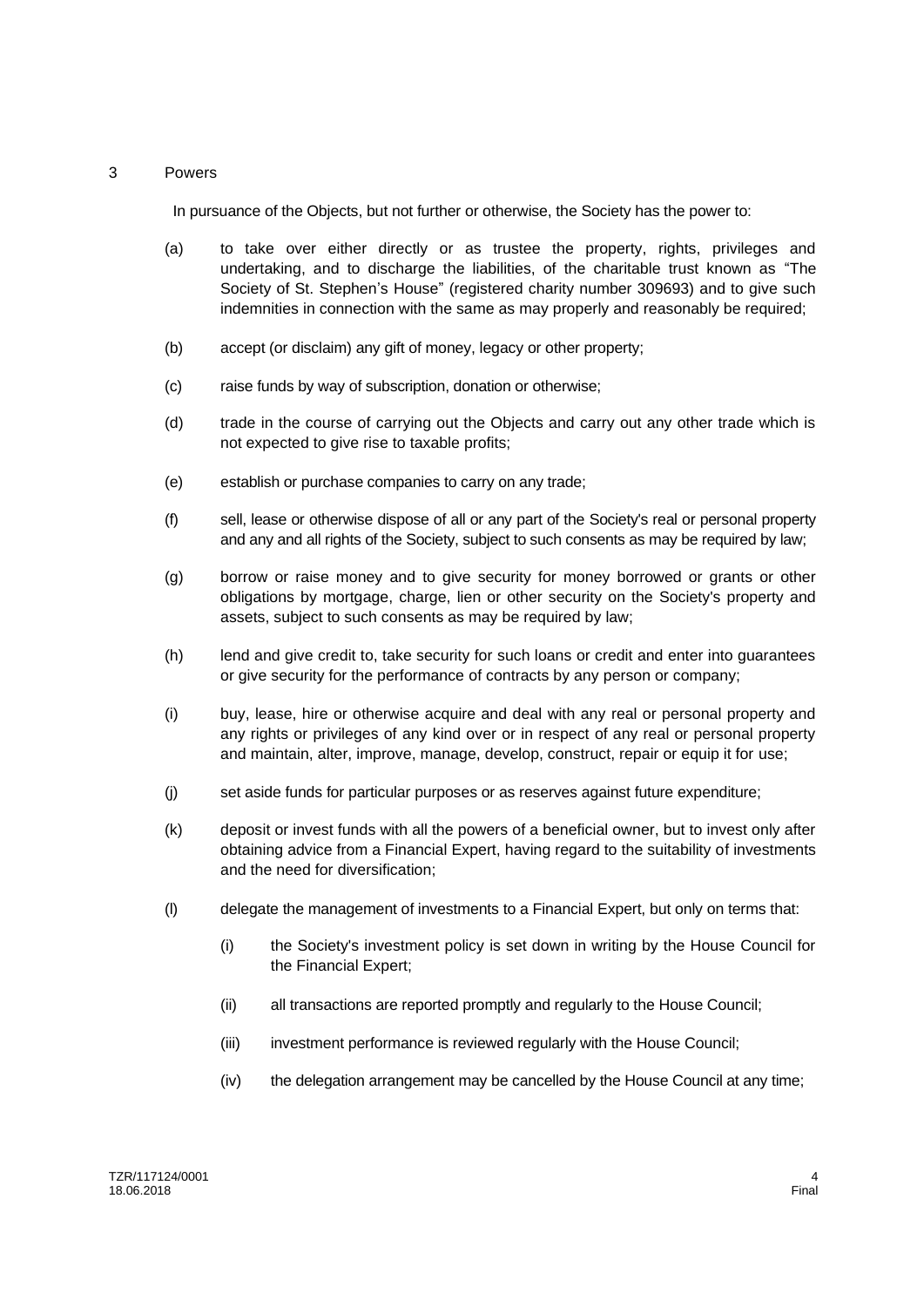- (v) a review of the investment policy and the delegation arrangement shall be carried out at least annually;
- (vi) all payments due to the Financial Expert fall within a scale or a level which is agreed in advance and are notified promptly to the House Council on receipt;
- (vii) the Financial Expert must not do anything outside the powers of the Society;
- (m) arrange for the investments or other property of the Society to be held in the name of a nominee (meaning a corporate body registered or having an established place of business in the United Kingdom) which is either under the control of the House Council or of a Financial Expert acting on their instructions, and to pay any reasonable fee required;
- (n) co-operate with other bodies and to exchange information and advice with them;
- (o) establish or support or aid in the establishment and support of any organisation formed for objects similar to any or all of the Objects;
- (p) enter into partnership or other arrangement with any other body with objects similar to any or all of the Objects;
- (q) acquire, amalgamate or merge with, or undertake all or any of the property, liabilities and engagements of any body with objects similar to any or all of the Objects;
- (r) enter into contracts to provide services to or on behalf of other bodies;
- (s) provide or procure the provision of advice;
- (t) publish and distribute books, pamphlets, reports, leaflets, journals, films, tapes, instructional matter and any other form of information in or on any media;
- (u) promote, undertake and commission research, surveys, studies or other work and to disseminate the useful results;
- (v) subject to article 4.2:
	- (i) employ, remunerate and provide accommodation for any person or persons as necessary for the proper pursuit of the Objects; and
	- (ii) make reasonable provision for the payment of pensions and other retirement benefits for employees, their spouses and their dependents;
- (w) take out such insurance policies as are necessary to protect the Society;
- (x) provide indemnity insurance for the House Council or any other officer of the Society in accordance with and subject to the conditions in section 189 of the Charities Act;
- (y) open and operate bank accounts and other facilities for banking and draw, accept, endorse, issue or execute promissory notes, bills of exchange, cheques and other instruments;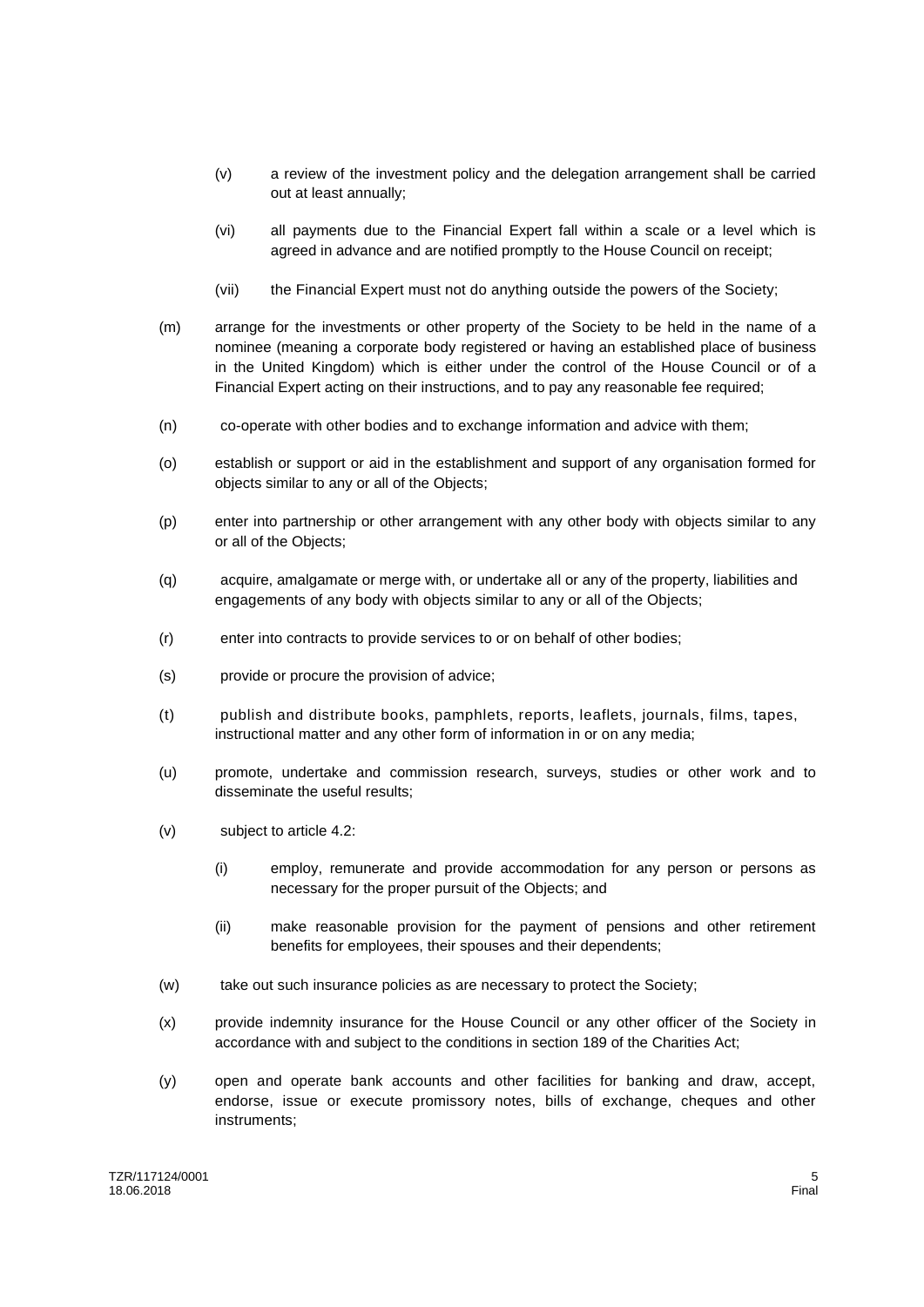- (z) organise and assist in the provision of conferences, courses of instruction, exhibitions, lectures and other educational activities;
- (aa) provide and assist in the provision of money, materials or other aid;
- (bb) act as trustee and to undertake and execute charitable trusts;
- (cc) amalgamate or merge with or acquire or undertake all or any of the property, liabilities and engagements of any body having objects similar to the Objects;
- (dd) exercise any rights of patronage from time to time vested in the Society;
- (ee) pay out of the funds of the Society the costs incurred in connection with the formation and registration of the Society as a company and as a charity; and
- (ff) do anything lawful which is calculated to further the Objects or is conducive or incidental to doing so.

# **4 Application of income and property**

- 4.1 The income and property of the Society shall only be applied to promote the Objects.
- 4.2 Except as provided below, no part of the income or property of the Society may be paid or transferred directly or indirectly by way of dividend, bonus or otherwise by way of profit to any Member of the Society. This shall not prevent any payment in good faith by the Society of:
	- (a) a benefit to any Member in the capacity of a beneficiary of the Society;
	- (b) reasonable and proper remuneration to any Member for any goods or services supplied to the Society, provided that article 5 applies if such a Member is a Trustee;
	- (c) interest on money lent by a Member to the Society at a reasonable and proper rate;
	- (d) reasonable and proper rent for premises demised or let by a Member to the Society; and
	- (e) any payment to a Member who is also a Trustee which is permitted under article 5.

#### **5 Benefits and payments to Trustees and Connected Persons**

- 5.1 A Trustee:
	- (a) is entitled to be reimbursed reasonable out-of-pocket expenses properly incurred when acting on behalf of the Society;
	- (b) may benefit from trustee indemnity insurance purchased by the Society in accordance with section 189 of the Charities Act;
	- (c) may receive payment under an indemnity from the Society in the circumstances set out in article 33;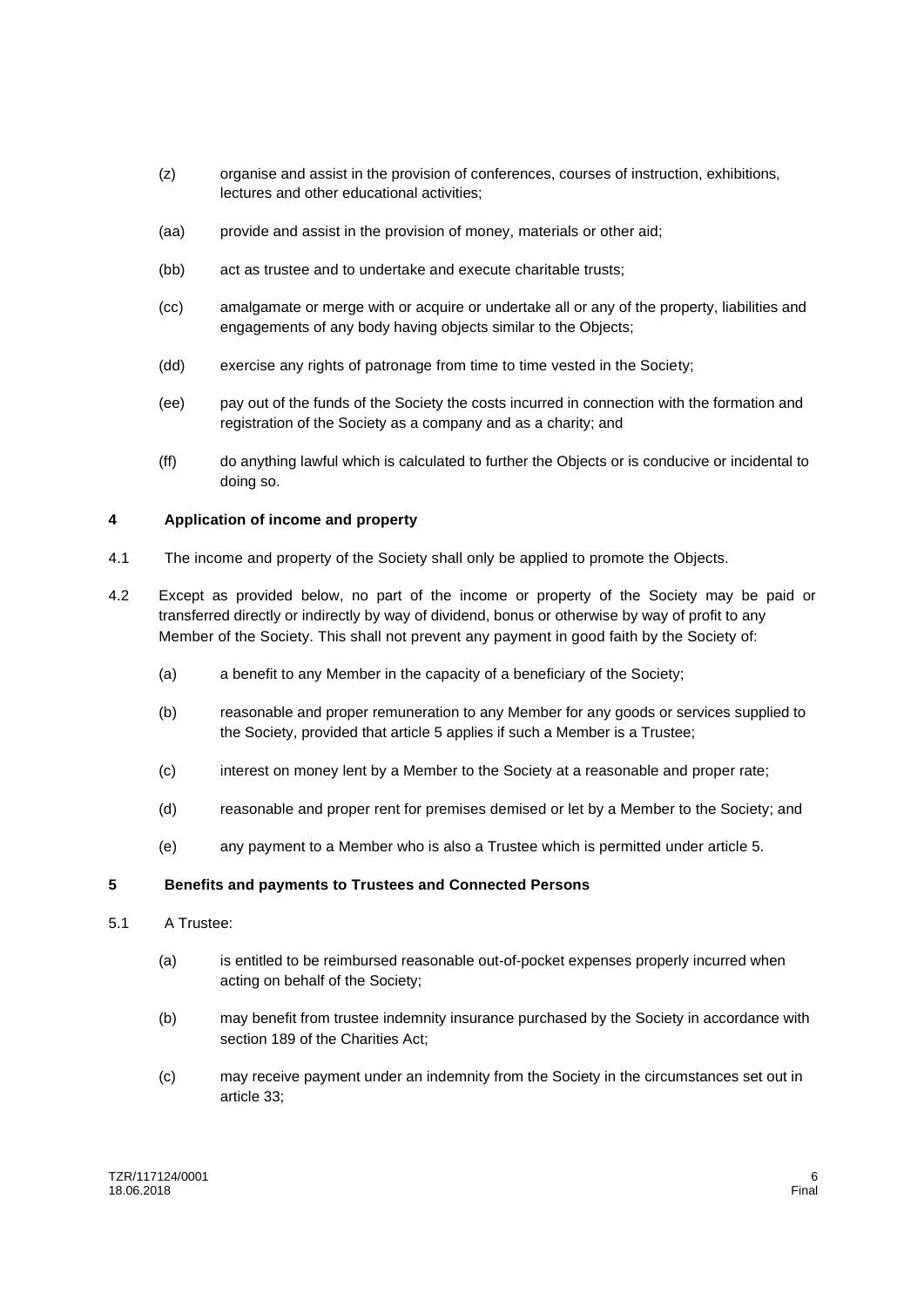- (d) may not receive any other benefit or payment from the Society unless it is authorised by this article 5.
- 5.2 Unless the benefit or payment is permitted under article 5.3, no Trustee (including a Member who is also a Trustee) or Connected Person may:
	- (a) buy any goods or services from the Society on terms preferential to those applicable to members of the public;
	- (b) sell goods, services, or any interest in land to the Society;
	- (c) be employed by, or receive any remuneration from the Society; or
	- (d) receive any other financial benefit from the Society.
- 5.3 A Trustee or a Connected Person may:
	- (a) if they are the Principal, the Vice-Principal or another member of the Academic Staff, be paid reasonable and proper remuneration and provided with accommodation by the Society for services performed for the Society under a contract of employment with the Society provided that:
		- (i) such a contract of employment excludes the services performed by such individuals as a Trustee of the Society; and
		- (ii) they do not take part in any meeting or decision of the House Council to discuss and determine their individual terms of employment.
	- (b) receive a benefit from the Society in the capacity of a beneficiary of the Society;
	- (c) enter into a contract for the supply of services, or of goods that are supplied in connection with the provision of services, to the Society where that is permitted in accordance with, and subject to the conditions in, sections 185 and 186 of the Charities Act;
	- (d) subject to article 5.4, enter into a contract for the supply of goods to the Society that are not supplied in connection with services provided to the Society by the Trustee or Connected Person;
	- (e) receive reasonable and proper rent for premises let to the Society;
	- (f) receive interest at a reasonable and proper rate on money lent to the Society;
	- (g) take part in the normal trading and fund-raising activities of the Society on the same terms as members of the public; and
	- (h) receive or retain any payment for which prior written authorisation has been obtained from the Charity Commission.
- 5.4 The Society and its Trustees may only rely on the authority provided by article 5.3(d) if each of the following conditions is satisfied: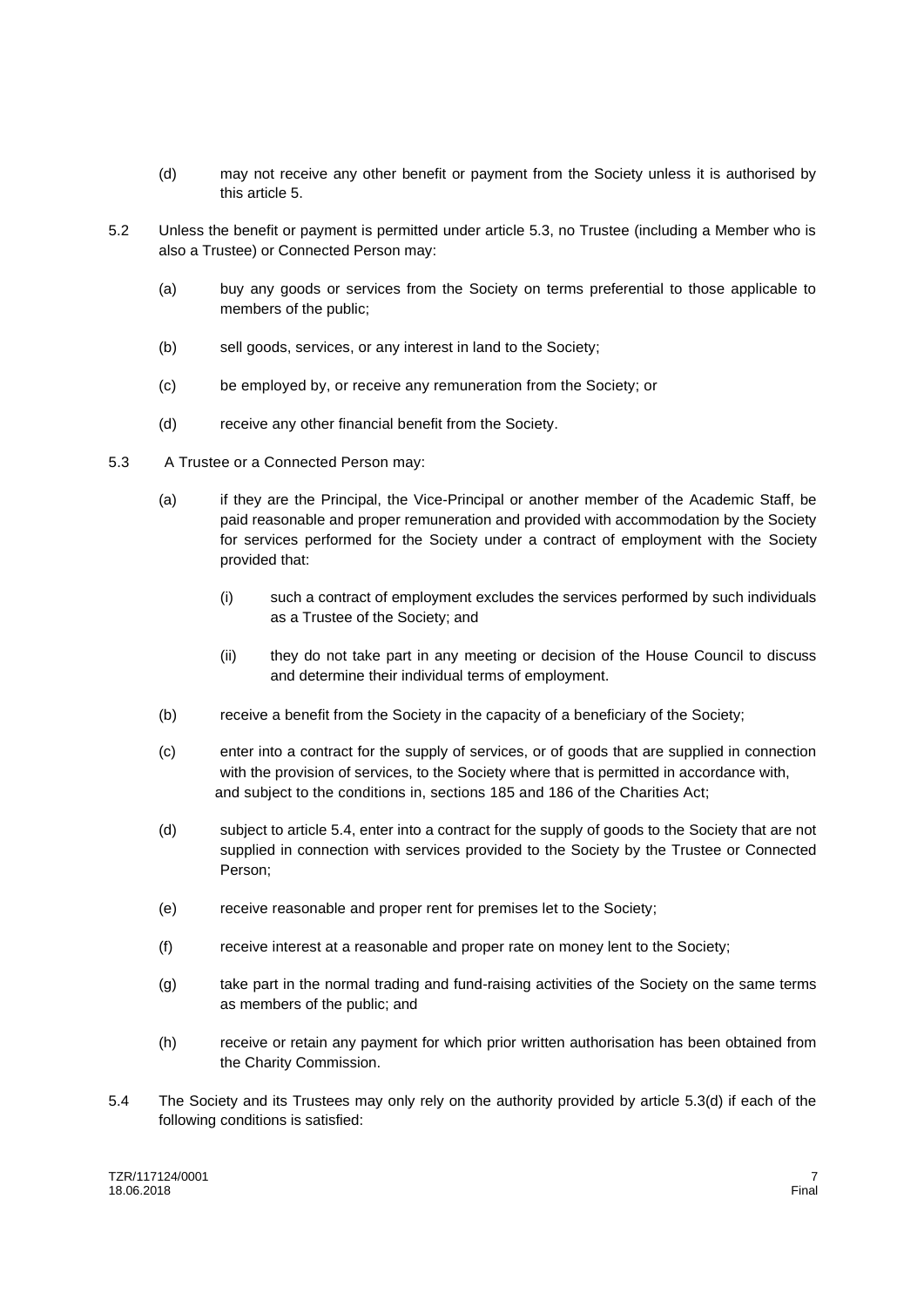- (a) the amount or maximum amount of the payment for the goods:
	- (i) is set out in an agreement in writing between the Society and the Trustee or Connected Person supplying the goods (the **Supplier**) under which the Supplier is to supply the goods in question to the Society;
	- (ii) does not exceed what is reasonable in the circumstances for the supply of the goods in question;
- (b) the other Trustees are satisfied that it is in the best interests of the Society to contract with the Supplier rather than someone who is not a Trustee or Connected Person. In reaching that decision, which must be recorded in the minutes of the meeting, the Trustees must balance the advantages of contracting with a Trustee against the disadvantages of doing so;
- (c) the Supplier:
	- (i) is absent from the part of the meeting at which there is discussion of the proposal to enter into a contract or arrangement with regard to the supply of goods to the Society by them;
	- (ii) does not vote on any such matter and is not counted when calculating whether a quorum of Trustees is present at the meeting; and
- (d) a majority of the Trustees then in office are not in receipt of remuneration or payments authorised by article 5.
- 5.5 In article 5.3 and article 5.4, the "Society" includes any company in which the Society:
	- (a) holds more than 50% of the shares; or
	- (b) controls more than 50 % of the voting rights attached to the shares; or
	- (c) has the right to appoint one or more Trustees to the company.
- 5.6 A Trustee's duty under the Act to avoid a conflict of interest with the Society does not apply to any transaction authorised by this article 5.

# **6 Winding up**

- 6.1 On the winding up or dissolution of the Society, after provision has been made for all its debts and liabilities, any assets or property that remain (the **Society's remaining assets**) shall not be paid or distributed to the Members but shall be applied or transferred for charitable purposes that are in connection with the Church of England.
- 6.2 The decision on who is to benefit from the Society's remaining assets and the shares and proportions in which they are to benefit, pursuant to article 6.1, may be made by resolution of the Members at or before the time of winding up or dissolution and, subject to any such resolution of the Members, may be made by resolution of the Trustees at or before the time of winding up or dissolution.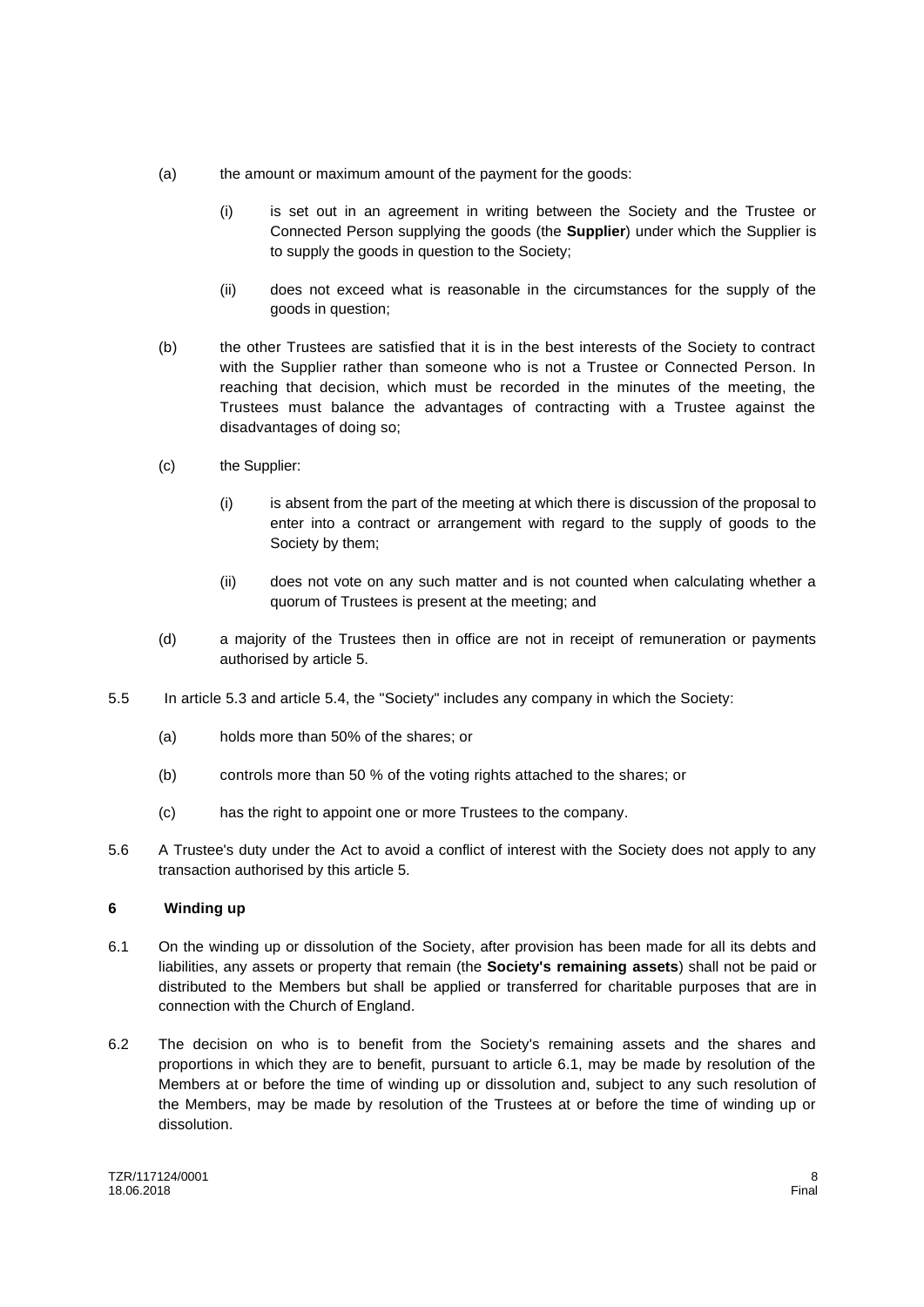6.3 In the event that no resolution is passed by the Members or by the Trustees in accordance with this Article, the Society's remaining assets shall be applied for charitable purposes as directed by the court or the Charity Commission.

# **7 Liability of members**

The liability of each Member is limited to £1, being the amount that each Member undertakes to contribute to the assets of the Society in the event of its being wound up while he is a Member or within one year after he ceases to be a Member, for:

- (a) payment of the Society's debts and liabilities contracted before he ceases to be a Member,
- (b) payment of the costs, charges and expenses of the winding up, and
- (c) adjustment of the rights of the contributories among themselves.

# **8 Members**

- 8.1 The Trustees from time to time shall be the only Members and a Trustee shall automatically become a Member on becoming a Trustee.
- 8.2 A Member shall automatically cease to be a Member if he or she ceases to be a Trustee.
- 8.3 Membership is not transferable and shall cease upon death.
- 8.4 The Society shall maintain a register of Members and any person ceasing to be a Member shall be removed from the Register.

#### **9 General meetings of members**

- 9.1 The Trustees may call a general meeting of the Members at any time and such a meeting shall be held in accordance with the Act.
- 9.2 General meetings shall be called on notice in accordance with the Act and proceedings at a general meeting shall not be invalidated because a person entitled to receive notice of the meeting did not receive it due to an accidental omission by the Society.
- 9.3 No business shall be transacted at any general meeting unless a quorum is present. A quorum is one-third of the Members who are present in person or by proxy or through their duly authorised representatives and who are entitled to vote on the business to be conducted at the meeting.
- 9.4 A Member is entitled to appoint another person as his proxy, in accordance with the Act, to exercise all or any of his rights to attend and to speak and vote at a meeting of the Society.
- 9.5 The Chair shall chair general meetings of the Society or, if they are absent, the Vice-Chair shall act as chair. If neither the Chair nor the Vice-Chair is present within 15 minutes of the time appointed for the meeting, a Trustee elected by the Trustees present shall chair the meeting.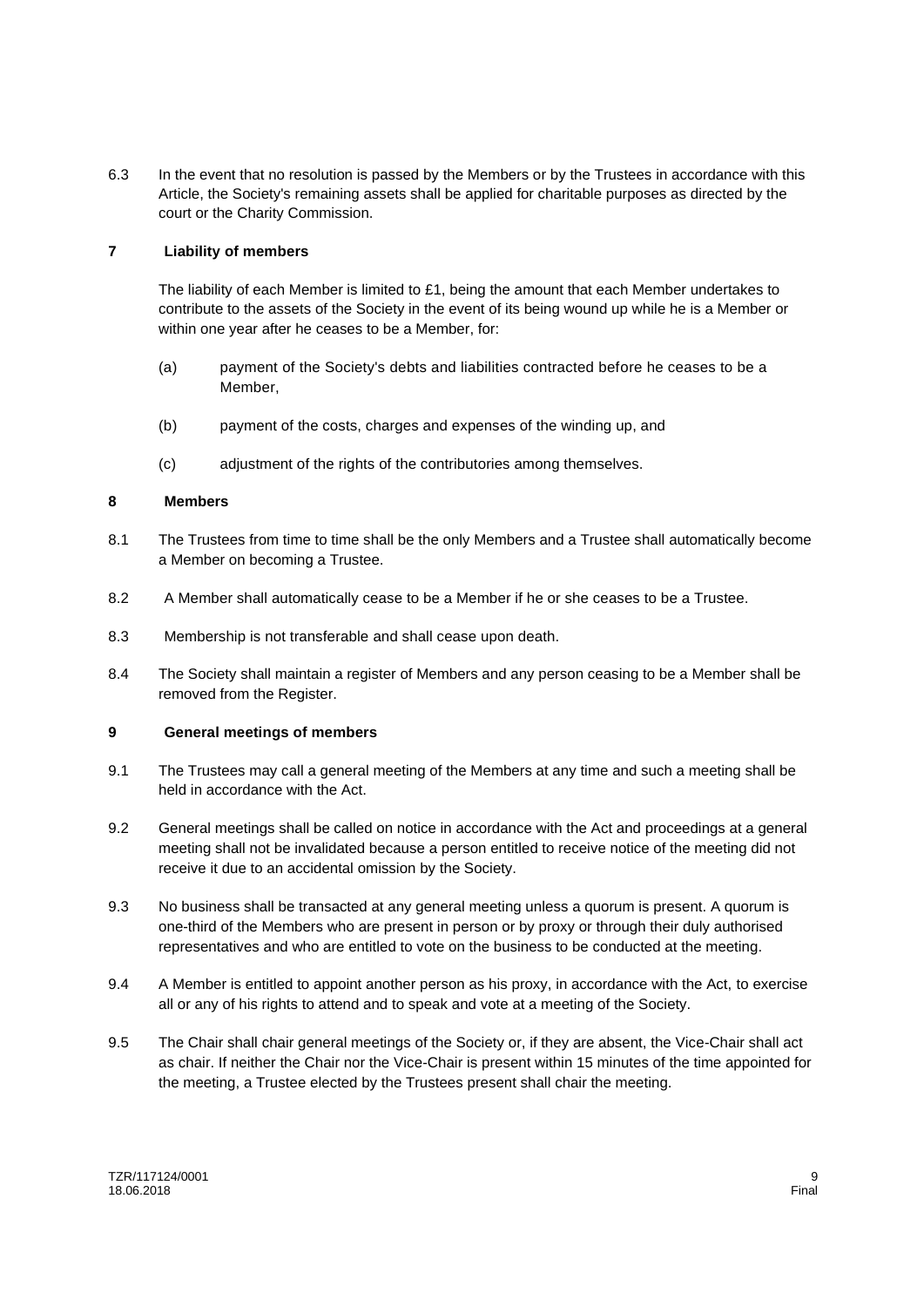- 9.6 A vote on a resolution proposed at a meeting shall be decided by a show of hands unless before, or on the declaration of the result of, the show of hands a poll is demanded.
- 9.7 On a show of hands or on a poll, every Member shall have one vote.
- 9.8 Any objection to the qualification of any voter must be raised at the meeting or adjourned meeting at which the vote objected to is tendered and every vote not disallowed at the meeting shall be valid. Any such objection must be referred to the chair of the meeting whose decision is final.
- 9.9 Unless a poll is demanded, the declaration of the chair of the result of the vote and an entry to that effect in the minutes of the meeting shall be conclusive evidence of the fact and the number or proportion of votes cast in favour or against need not be recorded.

#### **10 Written resolutions**

- 10.1 Subject to article 10.4, a written resolution of the Members passed in accordance with this article 10 shall have effect as if passed by the Members in a general meeting. A written resolution is passed:
	- (a) as an ordinary resolution if it is passed by a simple majority of the eligible Members; or
	- (b) as a Special Resolution if it is passed by Members representing not less than 75% of the eligible Members. A written resolution is not a Special Resolution unless it states that it was proposed as a Special Resolution.
- 10.2 Where a resolution is proposed as a written resolution of the Society, the eligible Members are the Members who would have been entitled to vote on the resolution on the Circulation Date of the resolution.
- 10.3 Any resolution of the Members for which the Act does not specify whether it is to be passed as an ordinary resolution or as a Special Resolution, shall be passed as an ordinary resolution.
- 10.4 A Members' resolution under the Act removing a Trustee or an auditor before the expiration of his term of office may not be passed as a written resolution.
- 10.5 A copy of the written resolution must be sent to every Member together with a statement informing the Member how to signify their agreement to the resolution and the date by which the resolution must be passed if it is not to lapse.
- 10.6 A Member signifies their agreement to a proposed written resolution when the Society receives from them (or from someone acting on their behalf) an authenticated document identifying the resolution to which it relates and indicating the Member's agreement to the resolution. A Member's agreement to a proposed written resolution, once signified, cannot be revoked. For these purposes:
	- (a) if the document is sent to the Society in hard copy form, it is authenticated if it bears the signature of the person sending it;
	- (b) if the document is sent to the Society in electronic form, it is authenticated if the identity of the sender is confirmed in a manner specified by the Society or, where no such manner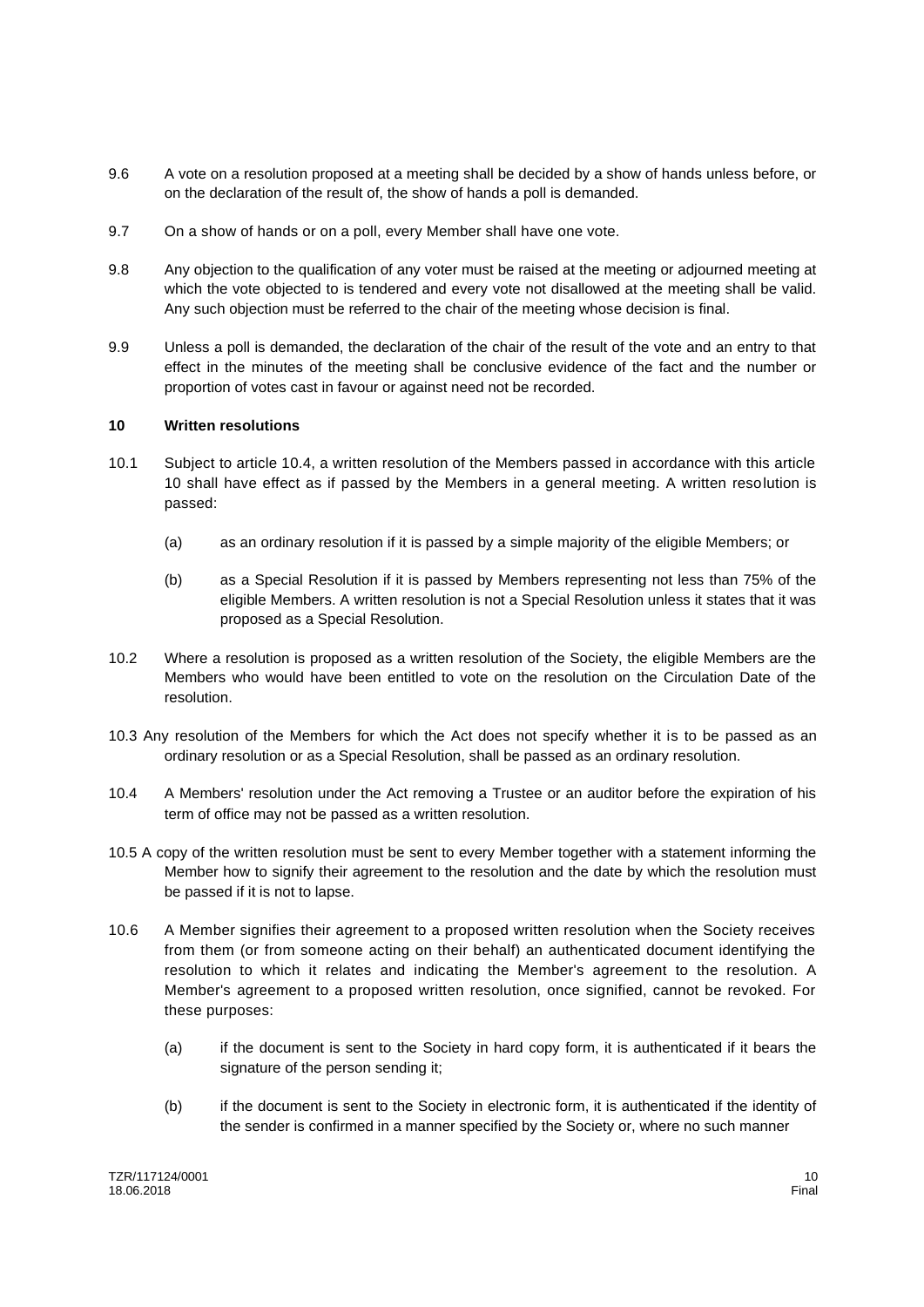has been specified by the Society, if it is accompanied by a statement of the identity of the sender and the Society has no reason to doubt the truth of that statement.

- 10.7 A written resolution is passed when the required majority of eligible Members have signified their agreement to it.
- 10.8 A proposed written resolution shall lapse if it is not passed within 28 days beginning with the Circulation Date.
- 10.9 Communications in relation to written resolutions shall be sent to the Society's auditors in accordance with the Act.
- 10.10 The Members may require the Society to circulate a resolution that may properly be moved and is proposed to be moved as a written resolution in accordance with sections 292 and 293 of the Act.

#### **11 Trustees**

- 11.1 No one may be appointed or nominated as a Trustee:
	- (a) if he or she is under the age of 18 years;
	- (b) if he or she would automatically cease to hold office under the provisions of article 14; or
	- (c) if he or she is not a communicant member of the Church of England or a church that is in communion with the Church of England unless the House Council resolve to waive this criteria in respect of any individual appointment or nomination.
- 11.2 Unless otherwise determined by the House Council, there should be:
	- (a) not more than 1 ex-officio Trustee in accordance with article 13.1;
	- (b) not more than 2 nominated Trustees in accordance with articles 13.2 and 13.3;
	- (c) not more than 3 Life Appointed Trustees in accordance with article 13.4; and
	- (d) not less than 3 and not more than 6 Appointed Trustees in accordance with article 13.5.

# **12 Powers of the House Council**

- 12.1 Subject to the provisions of the Act, the Articles and any Special Resolution, the House Council shall be responsible for the management of the Society's business and may exercise all the powers of the Society for that purpose.
- 12.2 No alteration of the Articles or any Special Resolution shall invalidate any prior act of the House Council.
- 12.3 A meeting of the House Council at which a quorum is present may exercise all the powers exercisable by the House Council.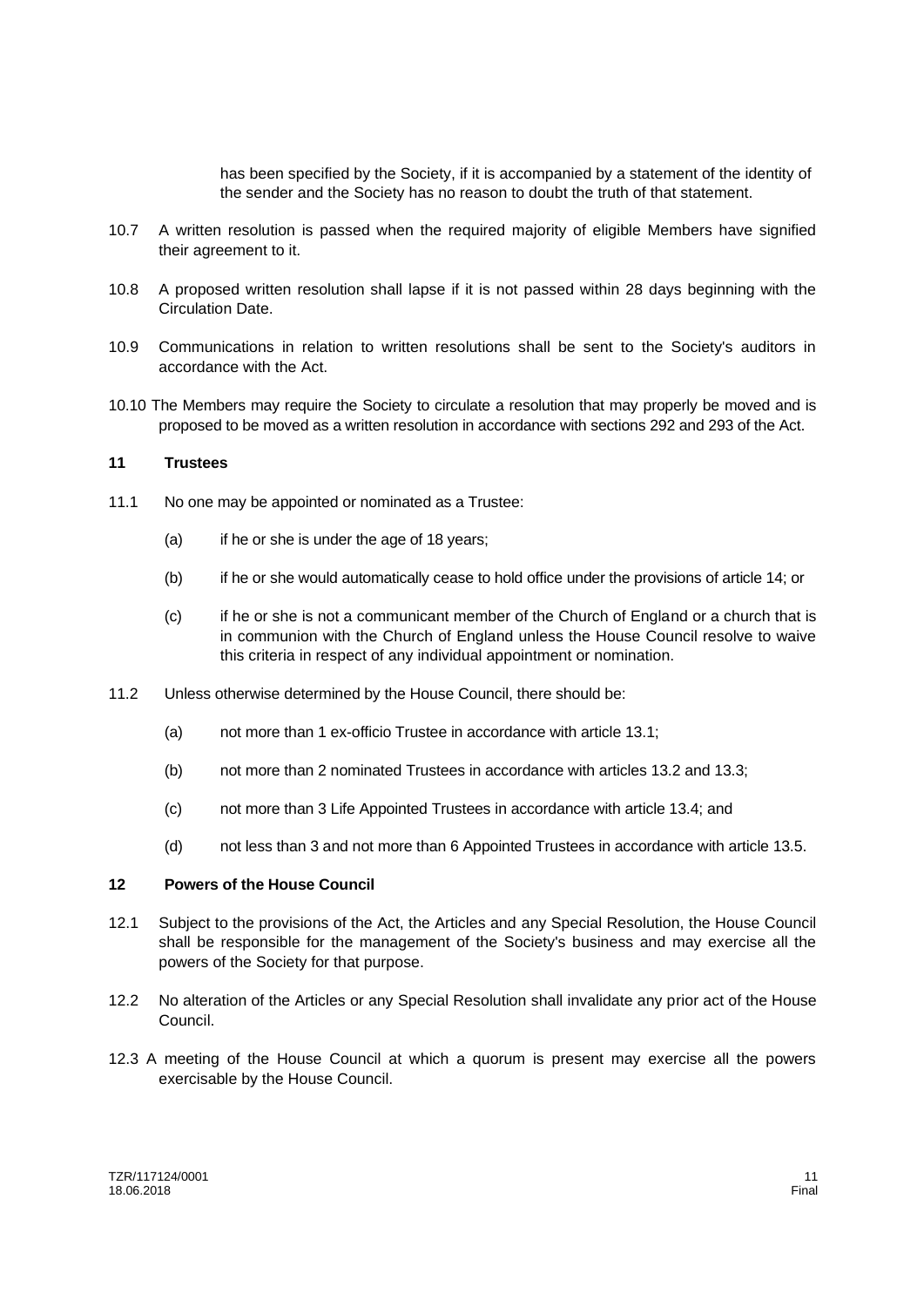# **13 Appointment and retirement of the members of the House Council**

#### 13.1 The Principal

- (a) The Principal for the time being shall, automatically, ex-officio be a Trustee for as long as he or she holds that office.
- (b) If unwilling to act as a Trustee, the Principal may:
	- (i) before accepting appointment as a Trustee, give notice in writing to the House Council of his or her unwillingness to act in that capacity; or
	- (ii) after accepting appointment as a Trustee, resign under the provisions contained in article 14(h).

The office of ex-officio Trustee will then remain vacant until the Principal cease to hold office.

(c) The first individual to hold the office of Trustee ex-officio as the Principal shall be Canon Robin Ward.

#### 13.2 Trustee nominated by the Academic Staff

- (a) The Academic Staff may appoint 1 Trustee.
- (b) The appointment must be made at a meeting of the Academic Staff held during October in each calendar year according to the ordinary practice of the Academic Staff (the **October Academic Staff Meeting**).
- (c) Subject to sub-article (d) and article 14, the appointment shall expire on the earlier of:
	- (i) the end of October Academic Staff Meeting; or the
	- (ii) the 31 October;

that occurs in the next calendar year after the calendar year in which they are appointed, but the individual shall be eligible for reappointment.

- (d) The appointment shall cease if the person appointed ceases to be a member of the Academic Staff.
- (e) The appointment will be effective from the later of:
	- (i) the date of the vacancy; or
	- (ii) the date on which the Society is informed of the appointment.
- (f) The person appointed must be a member of the Academic Staff and may be the Vice-Principal.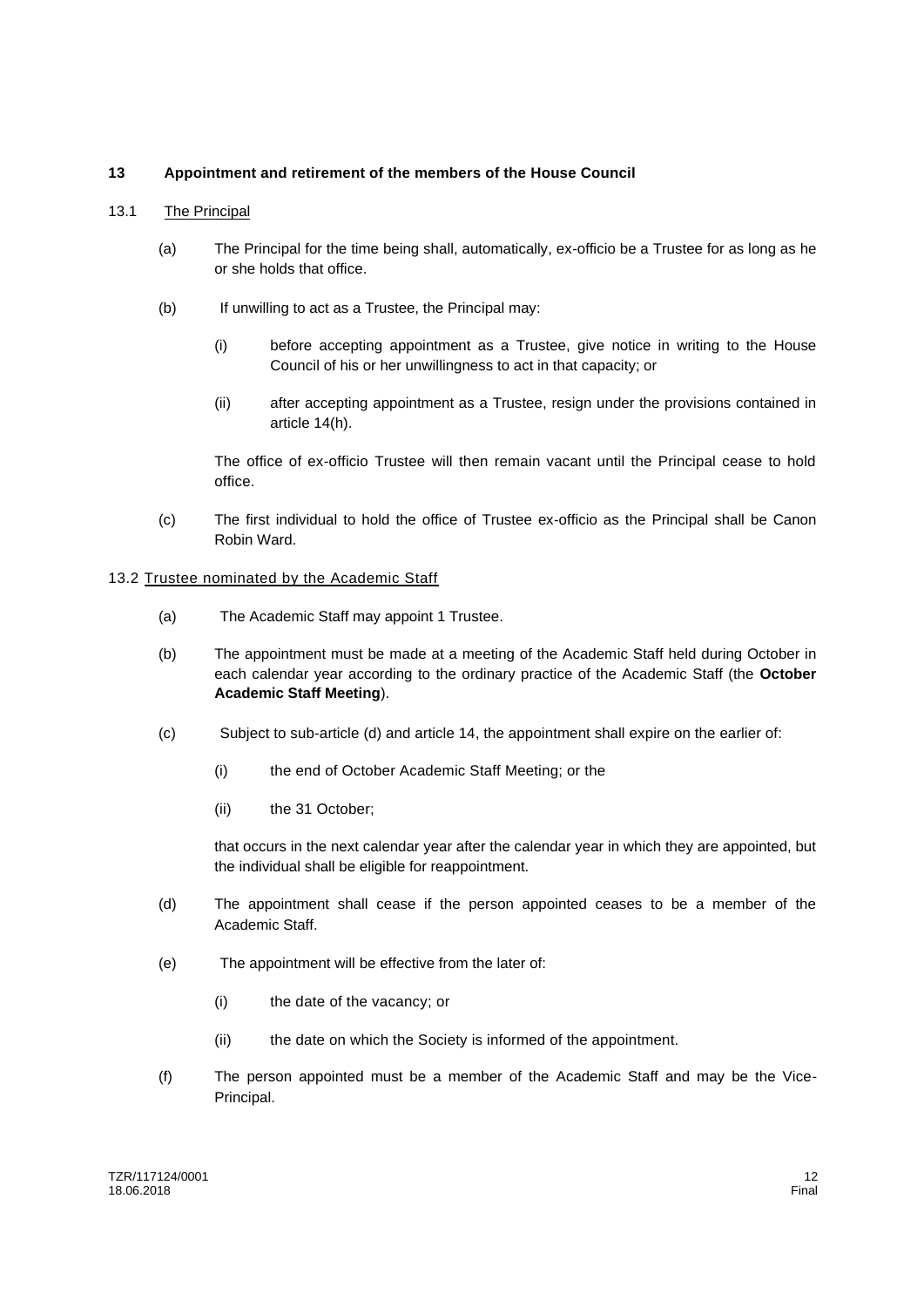(g) The first individual deemed to have been appointed by the Academic Staff shall be Dr Mark Philpott who shall serve until the end of the next October Academic Staff Meeting that takes place after the incorporation of the Society.

# 13.3 Trustee nominated by the Student Common Room

- (a) The Student Common Room may appoint 1 Trustee.
- (b) The appointment must be made at a meeting of the Student Common Room held during March in each calendar year according to the ordinary practice of the Student Common Room (the **March Student Common Room Meeting**).
- (c) Subject to sub-article (d) and article 14, the appointment shall expire on the earlier of:
	- (i) the end of the March Student Common Room Meeting; or
	- (ii) the 31 March;

that occurs in the next calendar year after the calendar year in which they are appointed, but the individual shall be eligible for reappointment.

- (d) The appointment shall cease if the person appointed ceases to be a member of the Student Common Room.
- (e) The appointment will be effective from the later of:
	- (i) the date of the vacancy; or
	- (ii) the date on which the Society is informed of the appointment.
- (f) The person appointed must be a member of the Student Common Room and may be the President of the Student Common Room.
- (g) The first individual to be appointed by the Student Common Room shall be appointed at the first March Student Common Room Meeting that takes place after the incorporation of the Society.

# 13.4 **Life Appointed Trustees**

- (a) Any person who is will to act as a Trustee, and who is permitted by law to do so, may be appointed to be a Trustee for life by resolution of the House Council (**Life Appointed Trustee**) to be taken either:
	- (i) at the First Meeting; or
	- (ii) at any meeting of the House Council if there is a vacancy to be filled caused by the retirement or resignation of an existing Life Appointed Trustee.
- (b) The appointment of a Life Appointed Trustee must not cause the maximum number set out in article 11.2(c) to be exceeded.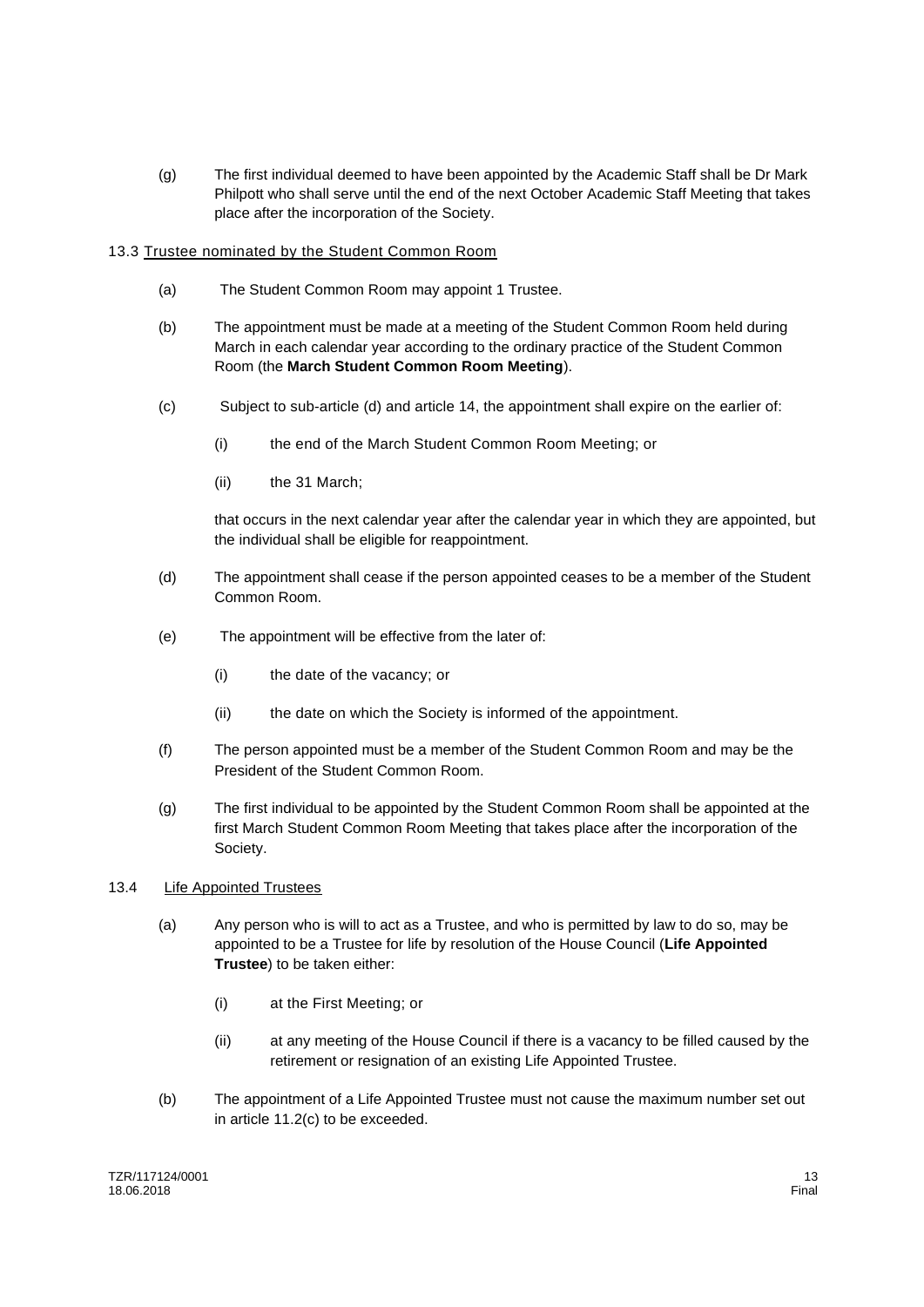- (c) The first Life Appointed Trustees shall be:
	- (i) The Right Reverend Dr Martin Warner;
	- (ii) The Right Reverend Jonathan Baker; and
	- (iii) Mr John Booth.
- (d) A Life Appointed Trustee who resigns or is removed is eligible to be reappointed as either a Life Appointed Trustee or as an Appointed Trustee.

#### 13.5 Appointed Trustees

- (a) Any person who is willing to act as a Trustee, and who is permitted by law to do so, may be appointed to be a Trustee by resolution of the House Council (**Appointed Trustee**) to be taken either:
	- (i) at the First Meeting; or
	- (ii) at any meeting of the House Council if there is a vacancy to be filled caused by the retirement or resignation of an existing Appointed Trustee.
- (b) The appointment of an Appointed Trustee must not cause the maximum number set out in article 11.2(d) to be exceeded.
- (c) The first Appointed Trustees shall be and shall hold office for the following terms, at the end of which each shall retire:
	- (i) The Reverend Prebendary David Houlding until the end of the fifth Last Meeting that takes place after the incorporation of the Society;
	- (ii) The Reverend Charles Card-Reynolds until the end of the fifth Last Meeting that takes place after the incorporation of the Society;
	- (iii) Mr Gregory Jones QC until the end of the third Last Meeting that takes place after the incorporation of the Society;
	- (iv) The Reverend Tim Pike until the end of the third Last Meeting that takes place after the incorporation of the Society;
	- (v) Dr Lindsay Newcome until the end of the second Last Meeting that takes place after the incorporation of the Society; and
	- (vi) Canon Paul Armstead until the end of the second Last Meeting that takes place after the incorporation of the Society.
- (d) Any other Appointed Trustee shall be appointed for a term which, subject to sub-article (e) and article 14, shall expire at the end of the fifth Last Meeting that takes place after their appointment, but the individual shall be eligible for reappointment.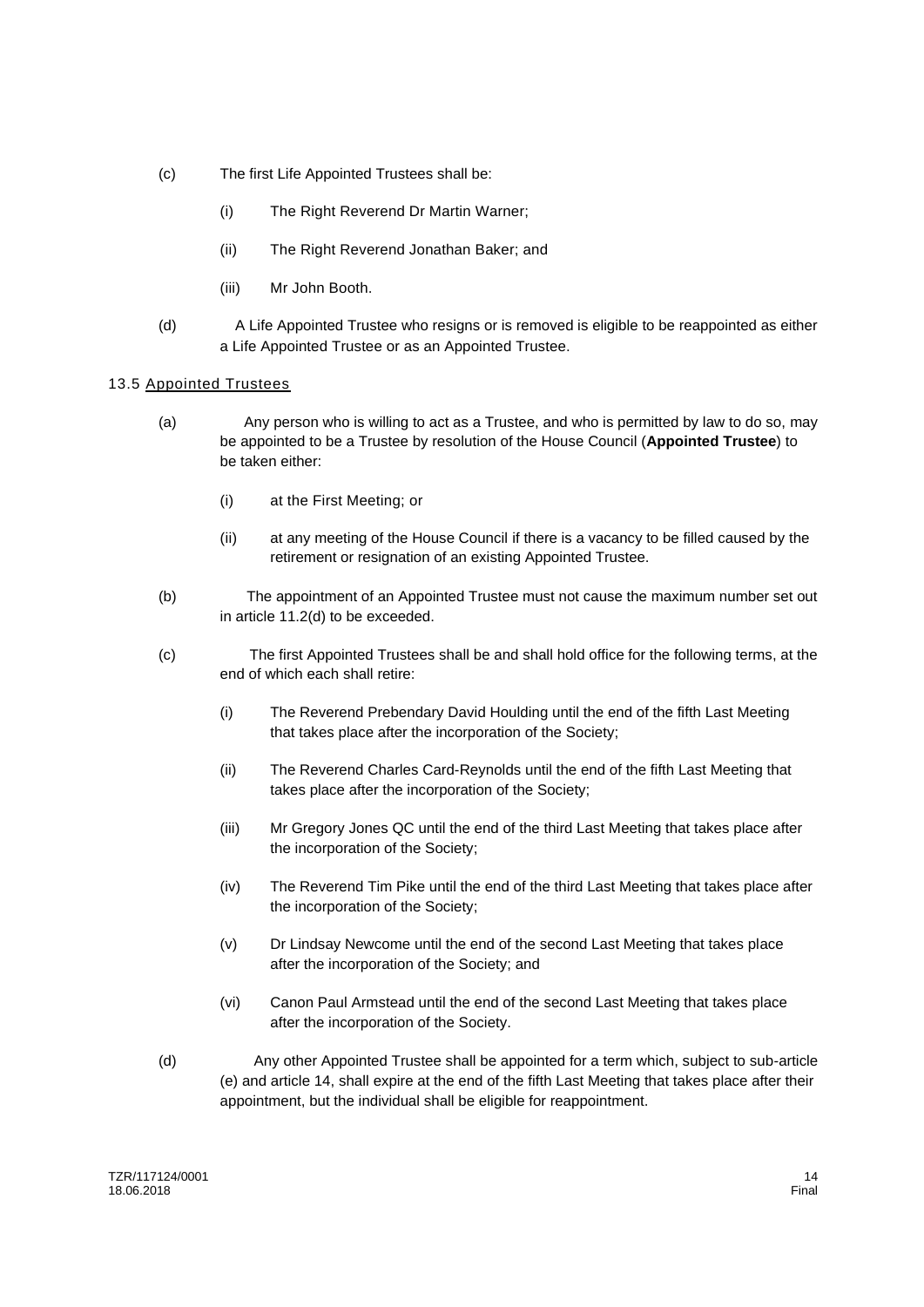- (e) Subject to sub-article (f), an Appointed Trustee shall be eligible for reappointment by the House Council for a second consecutive term (expiring at the end of the fifth Last Meeting that takes place after their reappointment) but may not be reappointed for a third consecutive term but may be reappointed after an interval of at least 1 year.
- (f) No Appointed Trustee shall serve for more than 10 consecutive years, unless the House Council consider it would be in the best interests of the Society for a particular Trustee to continue to serve beyond that period and that Trustee is reappointed in accordance with the Articles

#### 13.6 House Council

- (a) A Trustee may not appoint an alternate Trustee or anyone to act on their behalf at meetings of the House Council.
- (b) Every Trustee must sign a declaration of willingness to act as a Trustee of the Society and to observe the provisions of the Articles before he or she is eligible to act as a Trustee and/or vote at any meetings of the House Council.

# **14 Disqualification and removal of Trustees**

A Trustee shall cease to hold office if they:

- (a) come to the end of their term of office as set out in articles 13.1(a), 13.2(c), 13.3(c), 13.5(c) or 13.5(d) as appropriate;
- (b) are removed by ordinary resolution of the Society pursuant to the Act;
- (c) cease to be a Trustee by virtue of any provision in the Act or are prohibited by law from being a Trustee;
- (d) are disqualified from acting as a charity trustee by virtue of the Charities Act;
- (e) cease to be a Member of the Society;
- (f) have a bankruptcy order made against them or a composition is made with their creditors generally in satisfaction of their debts;
- (g) in the written opinion of a registered medical practitioner who is treating the Trustee, have become physically or mentally incapable of acting as a Trustee and may remain so for more than three months;
- (h) resign by written notice to the Society, provided that at least 3 Trustees will remain in office once the resignation takes effect; or
- (i) are absent from three consecutive meetings of the House Council, without the permission of the House Council, and the House Council resolve that their office be vacated.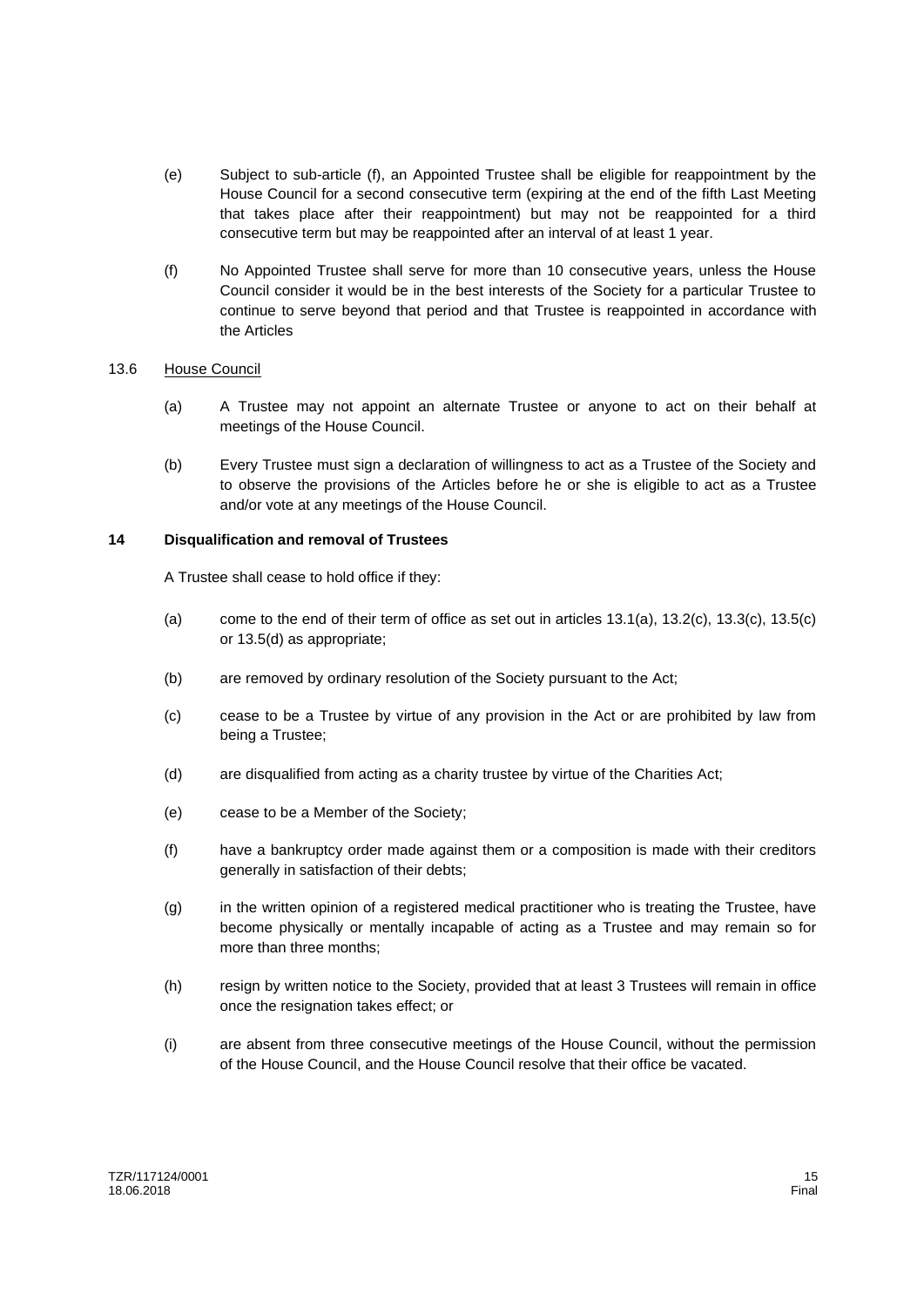# **15 Proceedings of the House Council**

- 15.1 Subject to the provisions of the Articles, the House Council may regulate their proceedings as they think fit.
- 15.2 The House Council shall meet at least three times a year.
- 15.3 Acts done by a meeting of the House Council or of a committee or by a person acting as a Trustee shall not be invalidated by the subsequent realisation that:
	- (a) the appointment of any such Trustee or person acting as a Trustee was defective; or
	- (b) any or all of them were disqualified; or
	- (c) any or all of them were not entitled to vote on the matter.

# **16 Calling a meeting of the House Council**

- 16.1 The Chair may call a meeting of the House Council by giving notice of the meeting to the House Council or by authorising the College Secretary to give such notice.
- 16.2 Notice of a meeting of the House Council must be given to each Trustee, but need not be in writing. The notice must specify:
	- (a) the time, date and place of the meeting;
	- (b) the general particulars of the business to be considered at the meeting; and
	- (c) if it is anticipated that the Trustees participating in the meeting will not be in the same place, how it is proposed that they should communicate with each other during the meeting.

# **17 Participation in meetings of the House Council**

- 17.1 Any Trustee may participate in a meeting of the House Council in person or by means of video conference, telephone or any suitable electronic means agreed by the House Council and by which all those participating in the meeting are able to communicate with all other participants.
- 17.2 If all the Trustees participating in the meeting are not in the same place, they may decide that the meeting is to be treated as taking place wherever any of them is.
- 17.3 In addition the Trustees, the following may attend a meeting of the House Council:
	- (a) the Vice-Principal, or if the Vice-Principal is appointed as a Trustee under article 13.2 another member of the Academic Staff appointed by the Academic Staff in his or her place, shall be entitled to attend and speak at the meetings of the House Council but shall not have any right to vote. Such individual shall be appointed annually by the Academic Staff at a meeting of the Academic Staff to be held in October each year;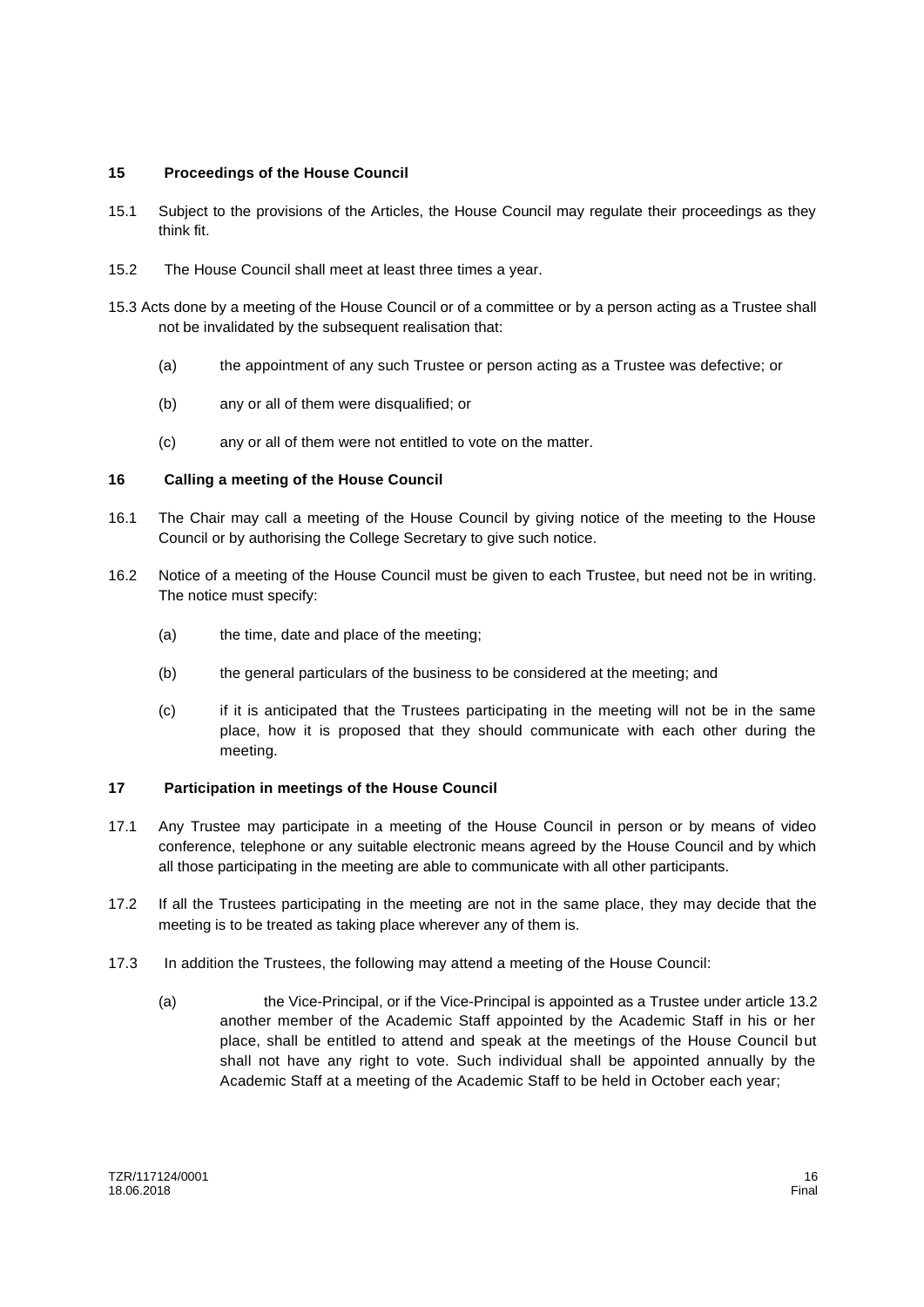- (b) the President of the Common Room, or if the President of the Commons Room is appointed as a Trustee under article 13.3 another member of the Student Common Room appointed by the Student Common Room in his or her place, shall be entitled to attend and speak at the meetings of the House Council but shall not have any right to vote. Such individual shall be appointed annually by the Student Common Room at the March Student Common Room Meeting. The first individual to be appointed by the Student Common Room shall be appointed at the first March Student Room Meeting that takes place after the incorporation of the Society;
- (c) the Bursar shall be entitled to attend and speak at meetings of the House Council but shall not have any right to vote;
- (d) the College Secretary shall be entitled to attend meetings of the House Council for the purpose of taking the minutes, unless other provision is made by the House Council; and
- (e) a representative of the General Synod who shall be appointed periodically by the Appointments Committee of the General Synod and:
	- (i) the appointment shall expire at the end of the General Synod during which the appointment was made, but the individual shall be eligible for reappointment;
	- (ii) the appointment will be effective from the later of the date of the vacancy or the date on which the Society is informed of the appointment;
	- (iii) the person appointed need not be a member of the General Synod; and
	- (iv) the first individual deemed to have been appointed by the General Synod shall be the Venerable Luke Miller who shall serve until the end of the General Synod that is in place at the date of the incorporation of the Society.

#### **18 Quorum for meetings of the House Council**

- 18.1 The quorum for meetings of the House Council may be fixed from time to time by a decision of the House Council, provided it shall not be less than four and, unless otherwise fixed, it is one third of the House Council.
- 18.2 At a meeting of the House Council, unless a quorum is participating, no proposal is to be voted on, except a proposal to call another meeting.
- 18.3 If the total number of Trustees for the time being is less than the quorum required for decisionmaking by the House Council, the House Council shall not take any decision other than a decision to appoint further Trustees.

#### **19 Chairing meetings of the House Council**

- 19.1 The Trustees shall at each First Meeting appoint:
	- (a) one of their number (other than a Trustee who is a member of Academic Staff) to serve as chair of the House Council (**the Chair**) until the start of the next First Meeting, although that term may be renewed or extended; and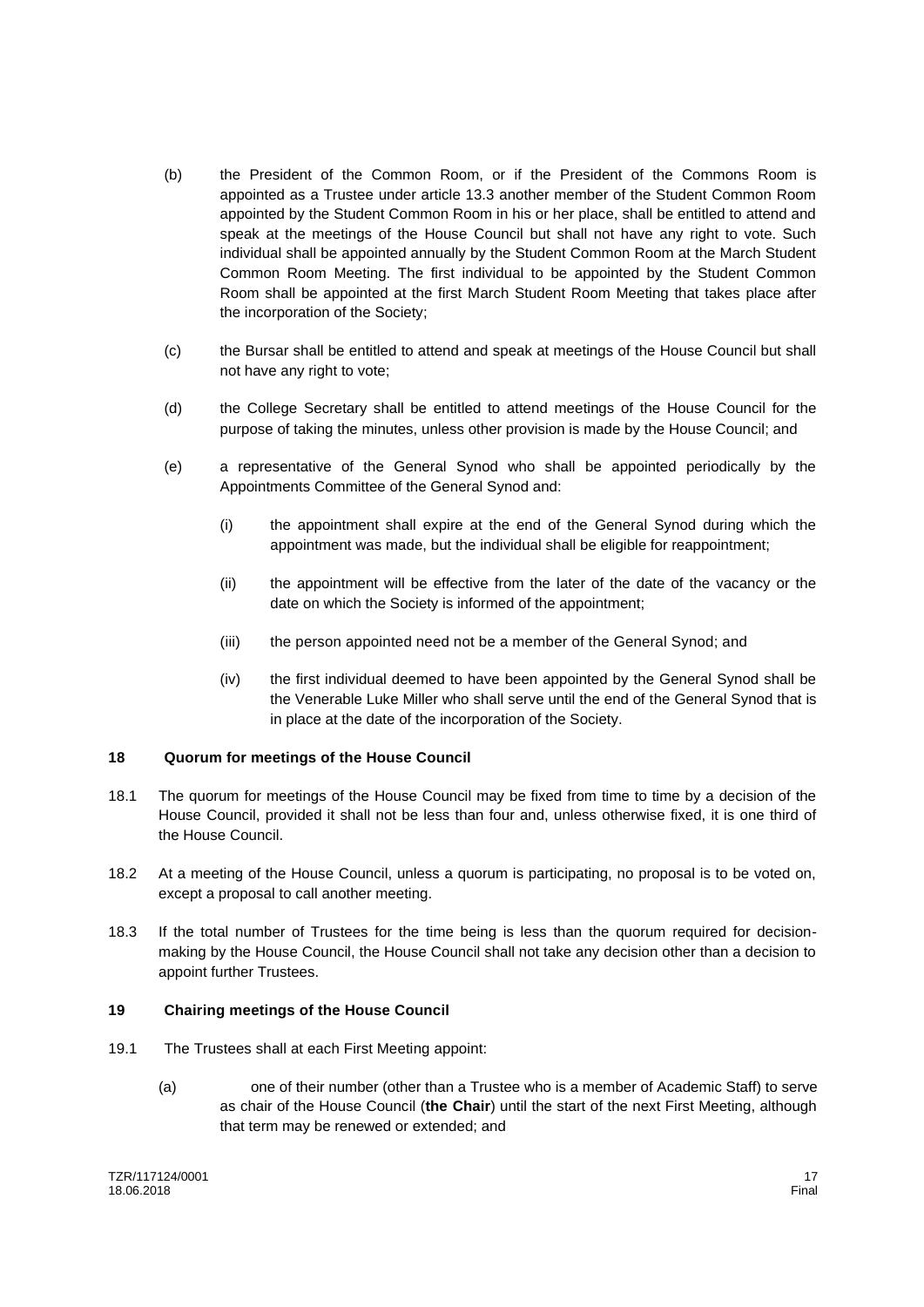- (b) one of their number (other than a Trustee who is a member of Academic Staff) to serve as the vice-chair of the House Council (**the Vice-Chair**) until the start of the next First Meeting, although that term may be renewed or extend.
- 19.2 If at any meeting of the House Council neither the Chair nor Vice-Chair, if any, is participating in the meeting within ten minutes of the time at which it was to start, the participating Trustees must appoint one of themselves to chair the meeting.

# **20 Decision-making by Trustees**

- 20.1 The general rule about decision-making by the House Council is that any decision of the House Council must be either a majority decision at a meeting or a decision taken in accordance with article  $21$
- 20.2 Each Trustee has one vote on each matter to be decided, except for the chair of the meeting who, in the event of an equality of votes, shall have a second or casting vote (unless, in accordance with the Articles, the chair of the meeting is not to be counted as participating in the decision-making process for quorum or voting purposes).

# **21 Unanimous decisions by the House Council**

- 21.1 A decision of the House Council is taken in accordance with this Article when all eligible Trustees indicate to each other by any means that they share a common view on a matter.
- 21.2 Such a decision may take the form of a resolution in writing, copies of which have been signed by each eligible Trustee or to which each eligible Trustee has otherwise indicated agreement in writing.
- 21.3 References in this article to eligible Trustees are to Trustees who would have been entitled to vote on the matter had it been proposed as a resolution at a Trustees' meeting.
- 21.4 A decision may not be taken in accordance with this article if the eligible Trustees would not have formed a quorum at such a meeting.

#### **22 The Principal**

- 22.1 The House Council may delegate the day to day management of the affairs of the Society to the Principal by such means, and to such an extent, in relation to such matters and on such terms and conditions (including the payment of salary) as they think fit, provided that:
	- (a) the delegated power shall be to manage the Society by implementing the policy and strategy adopted by and within a budget approved by the House Council and (if applicable) to advise the House Council in relation to such policy, strategy and budget;
	- (b) the House Council provide the Principal with a description of his or her role and the extent of his or her authority; and
	- (c) the Principal must report regularly to the House Council on the activities undertaken in managing the Society and provide them regularly with management accounts which are sufficient to explain the financial position of the Society.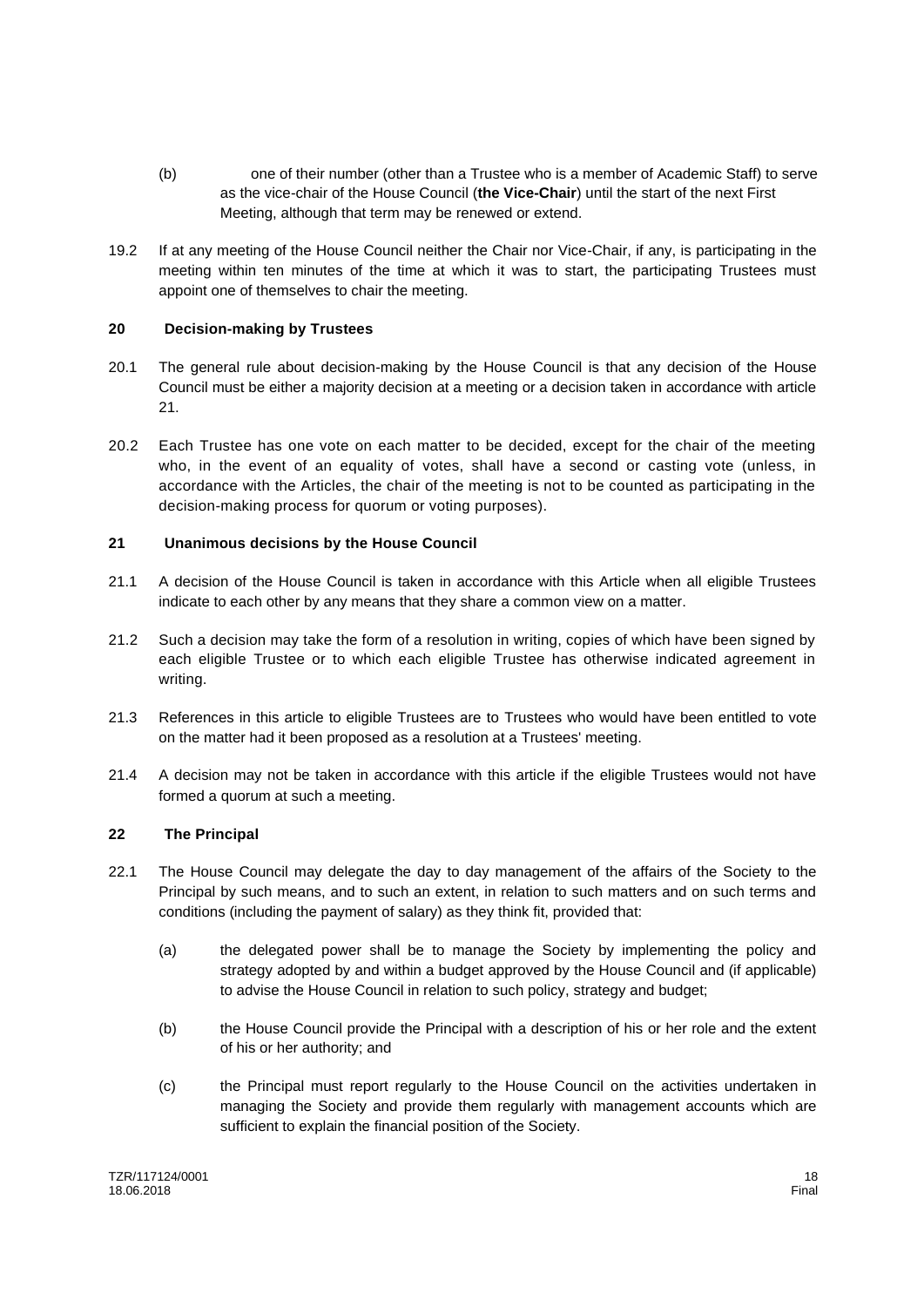22.2 The Principal shall be responsible for the internal arrangements of the Society, the Academic Staff and the general discipline of the Student Common Room and the appointment and removal of domestic staff.

# **23 Delegation by the House Council**

- 23.1 The House Council may delegate, on such terms of reference as they think fit, any of their powers or functions to any committee comprising two or more individuals at least one of which is a Trustee.
- 23.2 The House Council may delegate the implementation of their decisions or day-to-day management of the affairs of the Society (including the admission of residents students to the Society) to any person or committee.
- 23.3 The terms of reference of a committee may include conditions imposed by the House Council, including that:
	- (a) the relevant powers are to be exercised exclusively by the committee to whom the House Council delegate; and
	- (b) no expenditure or liability may be incurred on behalf of the Society except where approved by the House Council or in accordance with a budget previously agreed by the House Council.
- 23.4 Persons who are not Trustees may be appointed as members of a committee, subject to the approval of the House Council.
- 23.5 Every committee shall act in accordance with the terms of reference on which powers or functions are delegated to it and, subject to that, committees shall follow procedures which are based as far as they are applicable on those provisions of the Articles which govern the taking of decisions by Trustees.
- 23.6 The terms of any delegation to a committee shall be recorded in the minute book.
- 23.7 The House Council may authorise further delegation of the relevant powers, functions, implementation of decisions or day to day management by any person or committee to whom they are delegated.
- 23.8 The Trustees may revoke or alter a delegation.
- 23.9 All acts and proceedings of any committee shall be fully and promptly reported to the Trustees.

#### **24 Conflicts of interests**

24.1 A Trustee must declare the nature and extent of any interest, direct or indirect, which he has in a proposed transaction or arrangement with the Society or in any transaction or arrangement entered into by the Society which has not previously been declared.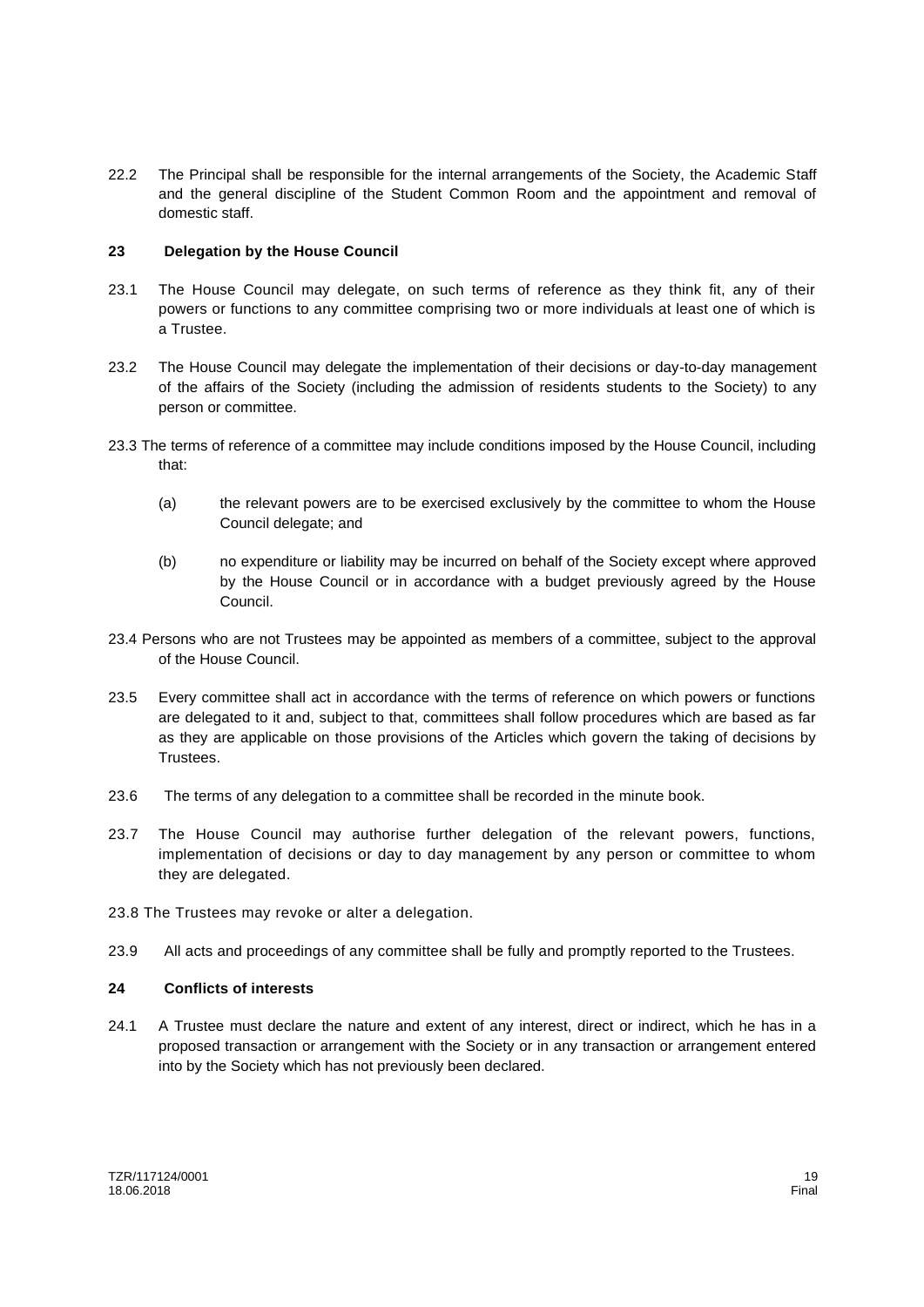- 24.2 A Trustee must absent themselves from any discussions of the House Council in which it is possible that a conflict will arise between their duty to act solely in the interests of the Society and any personal interest (including but not limited to any personal financial interest).
- 24.3 If a conflict of interests arises for a Trustee because of a duty of loyalty owed to another organisation or person and the conflict is not authorised by virtue of any other provision in the Articles, the unconflicted Trustees may authorise such a conflict of interests where the following conditions apply:
	- (a) the conflicted Trustee is absent from the part of the meeting at which there is discussion of any arrangement or transaction affecting that other organisation or person;
	- (b) the conflicted Trustee does not vote on any such matter and is not to be counted when considering whether a quorum of Trustees is present at the meeting; and
	- (c) the unconflicted Trustees consider it is in the interests of the Society to authorise the conflict of interests in the circumstances applying.

In this article 24.3 a conflict of interests arising because of a duty of loyalty owed to another organisation or person only refers to such a conflict which does not involve a direct or indirect benefit of any nature to a Trustee or to a connected person.

#### **25 The Company Secretary**

- 25.1 The Bursar shall, if willing, act as the company secretary or such person as the House Council may from time to time appoint. From time to time the House Council may decide to remove such person and to appoint a replacement.
- 25.2 A company secretary who is also a Trustee may not be remunerated, otherwise than as permitted by these Articles.

#### **26 Change of company name**

The name of the Society may be changed by:

- (a) decision of the House Council; or
- (b) a Special Resolution of the Members,

or otherwise in accordance with the Act.

#### **27 Minutes**

The House Council shall cause the Society to keep the following records in writing and in permanent form:

- (a) minutes of proceedings at general meetings;
- (b) minutes of meetings of the House Council and of committees of the House Council, including the names of the Trustees present at each such meeting;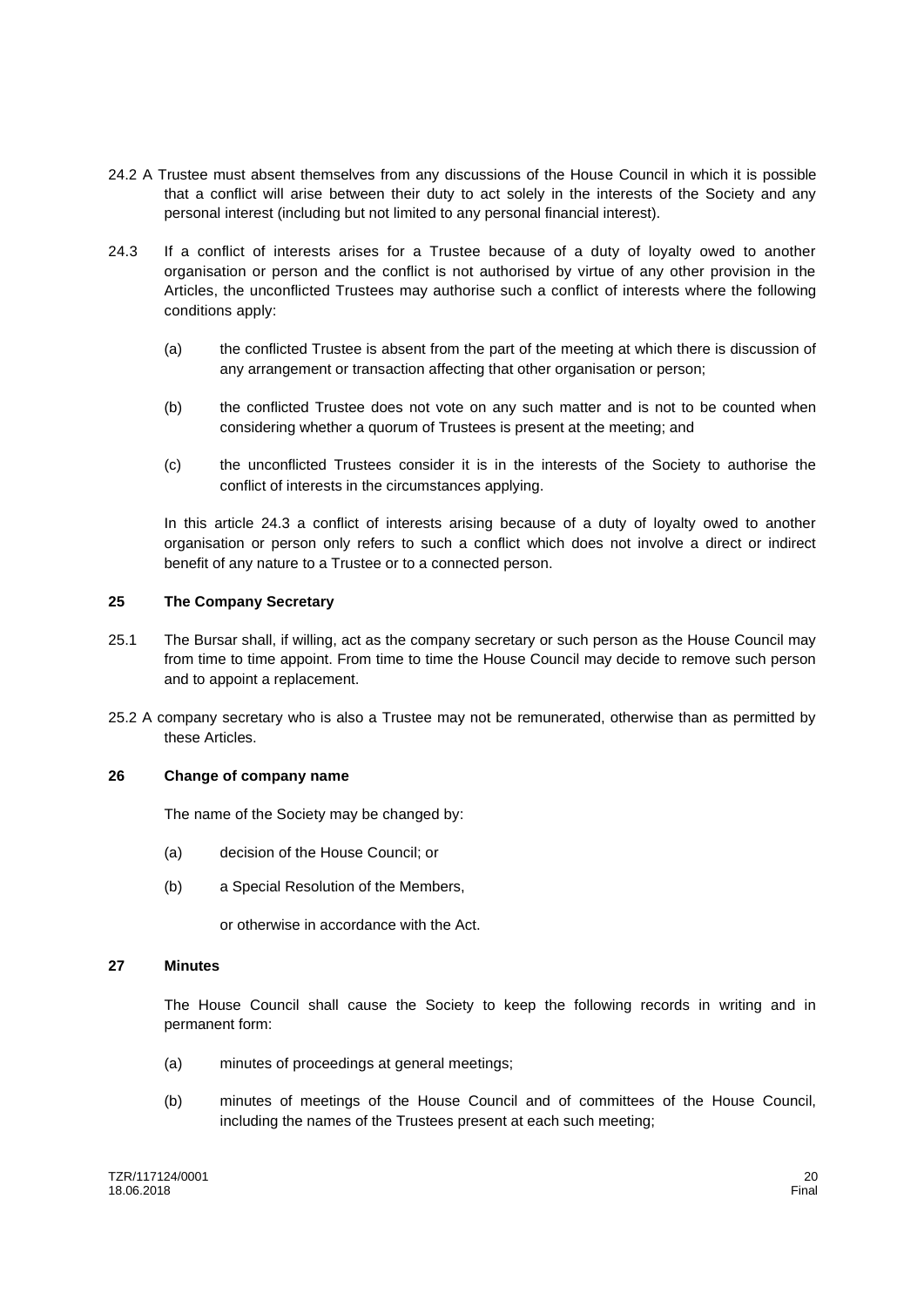- (c) copies of resolutions of the Society and of the House Council, including those passed otherwise than at general meetings or at meetings of the House Council; and
- (d) particulars of appointments of officers made by the House Council.

#### **28 Seal**

- 28.1 The seal, if any, may only be used by the authority of the House Council or of a committee of the Trustees authorised by the House Council.
- 28.2 The House Council may determine by what means and in what form the seal is to be used.
- 28.3 Unless otherwise decided by the House Council, if the seal is affixed to a document, the document must also be signed by at least one authorised person in the presence of a witness who attests the signature.
- 28.4 For the purposes of this Article, an authorised person is:
	- (a) any Trustee;
	- (b) the company secretary (if any); or
	- (c) any person authorised by the House Council for the purpose of signing documents to which the seal is applied.

#### **29 Records and accounts**

- 29.1 The House Council shall comply with the requirements of the Act and the Charities Act as to maintaining a Members' register, keeping financial records, the audit or examination of accounts and the preparation and transmission to the Registrar of Companies and the Charity Commission of:
	- (a) annual reports;
	- (b) annual returns; and
	- (c) annual statements of account.
- 29.2 Accounting records relating to the Society must be made available for inspection by any Trustees at any reasonable time during normal office hours.
- 29.3 A copy of the Society's latest available statement of account shall be supplied on request to any Trustee or Member, or to any other person who makes a written request and pays the Society's reasonable costs of fulfilling the request, within two months of such request.

#### **30 Communications**

30.1 Subject to the Articles, anything sent or supplied by or to the Society under the Articles may be sent or supplied in any way in which the Act provides for documents or information which are authorised or required by any provision of the Act to be sent or supplied by or to the Society.